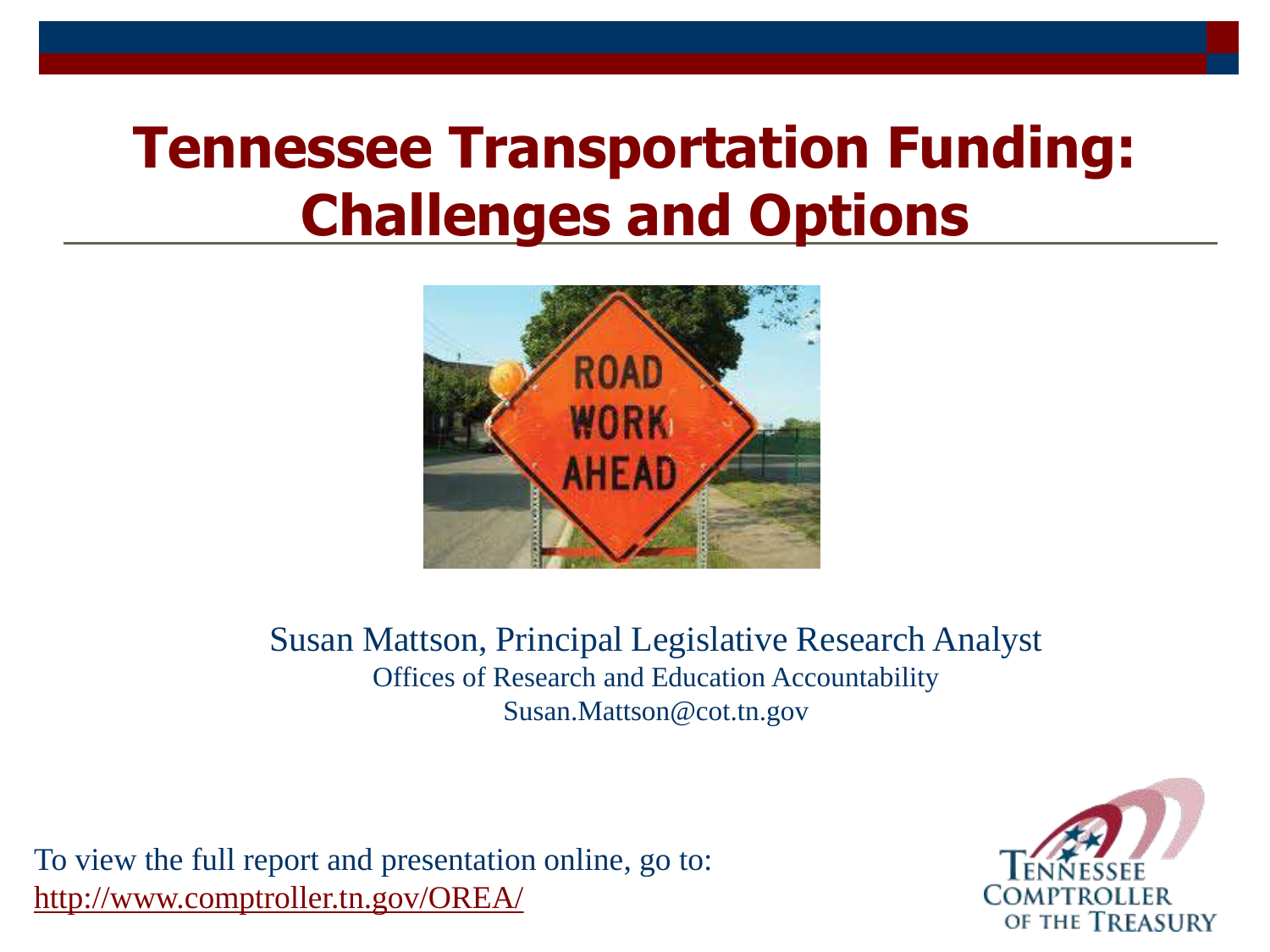# Scope

#### Does not include recommendations

- Resource document with objective analysis
- **Presents strengths and concerns for different** options
- Does not address
	- **Level of funding needed**
	- How funds are or should be spent
	- Transportation modes other than highways

of the Treasury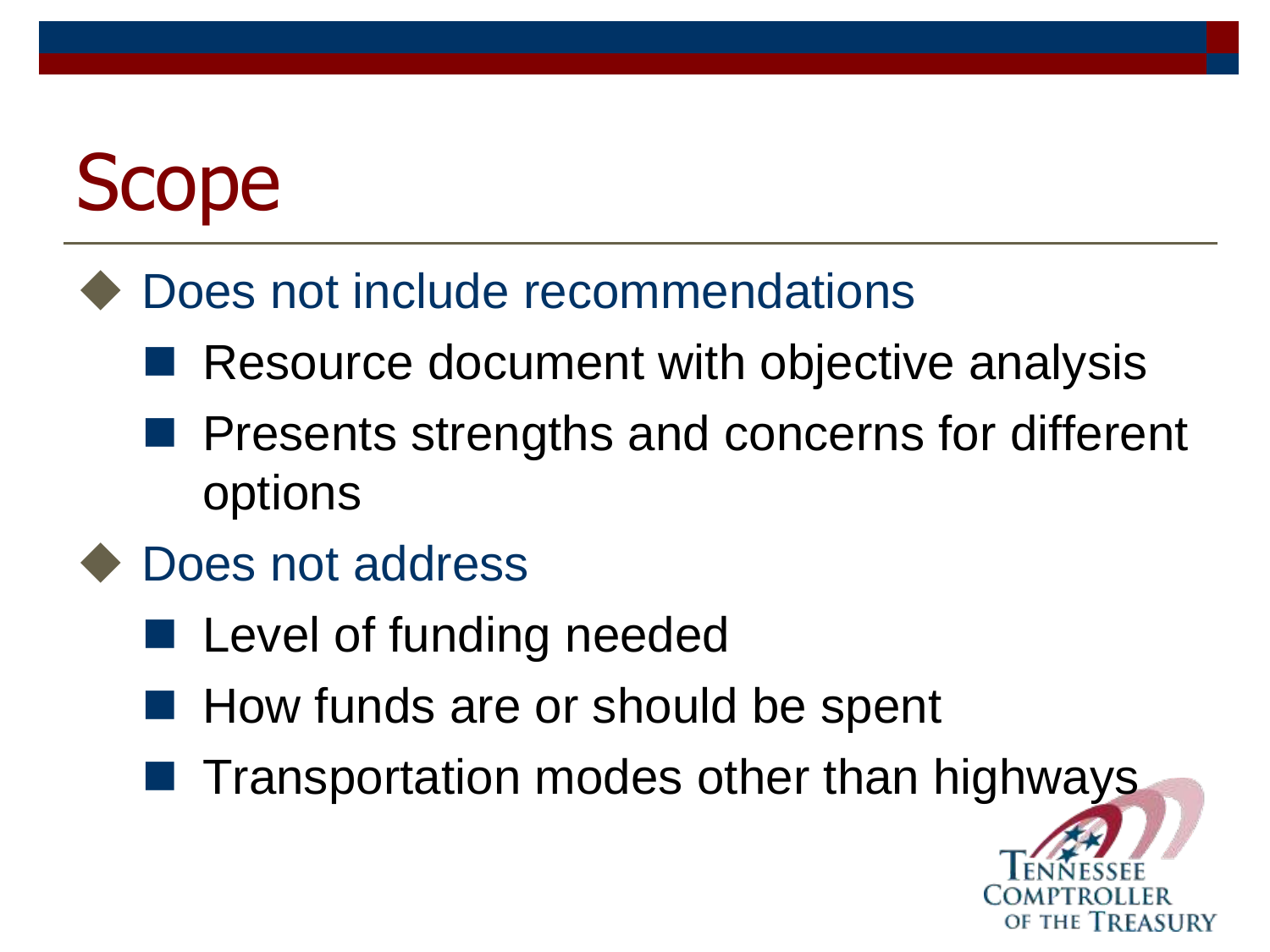### Background – State Road Funding

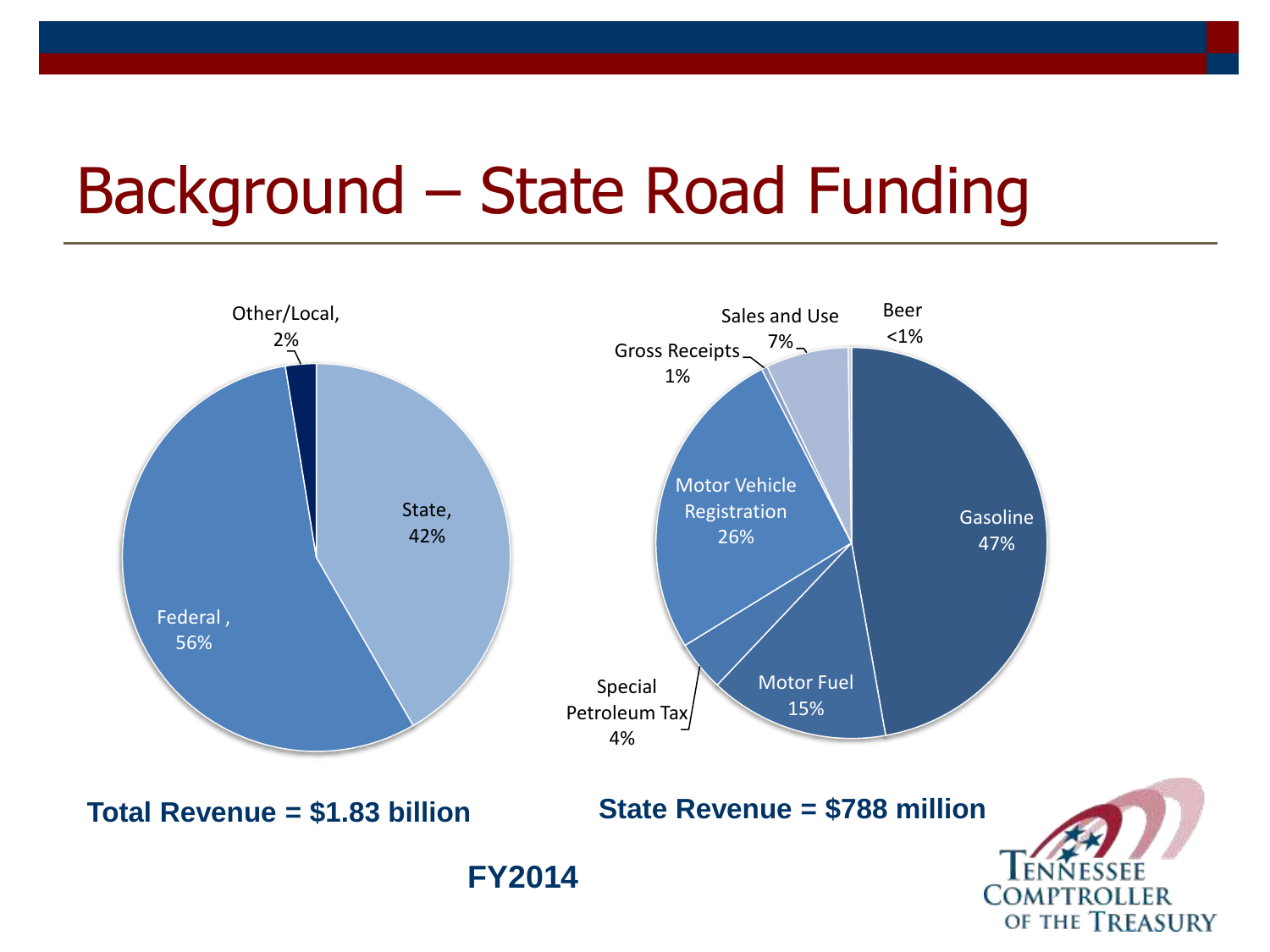## Local Funding



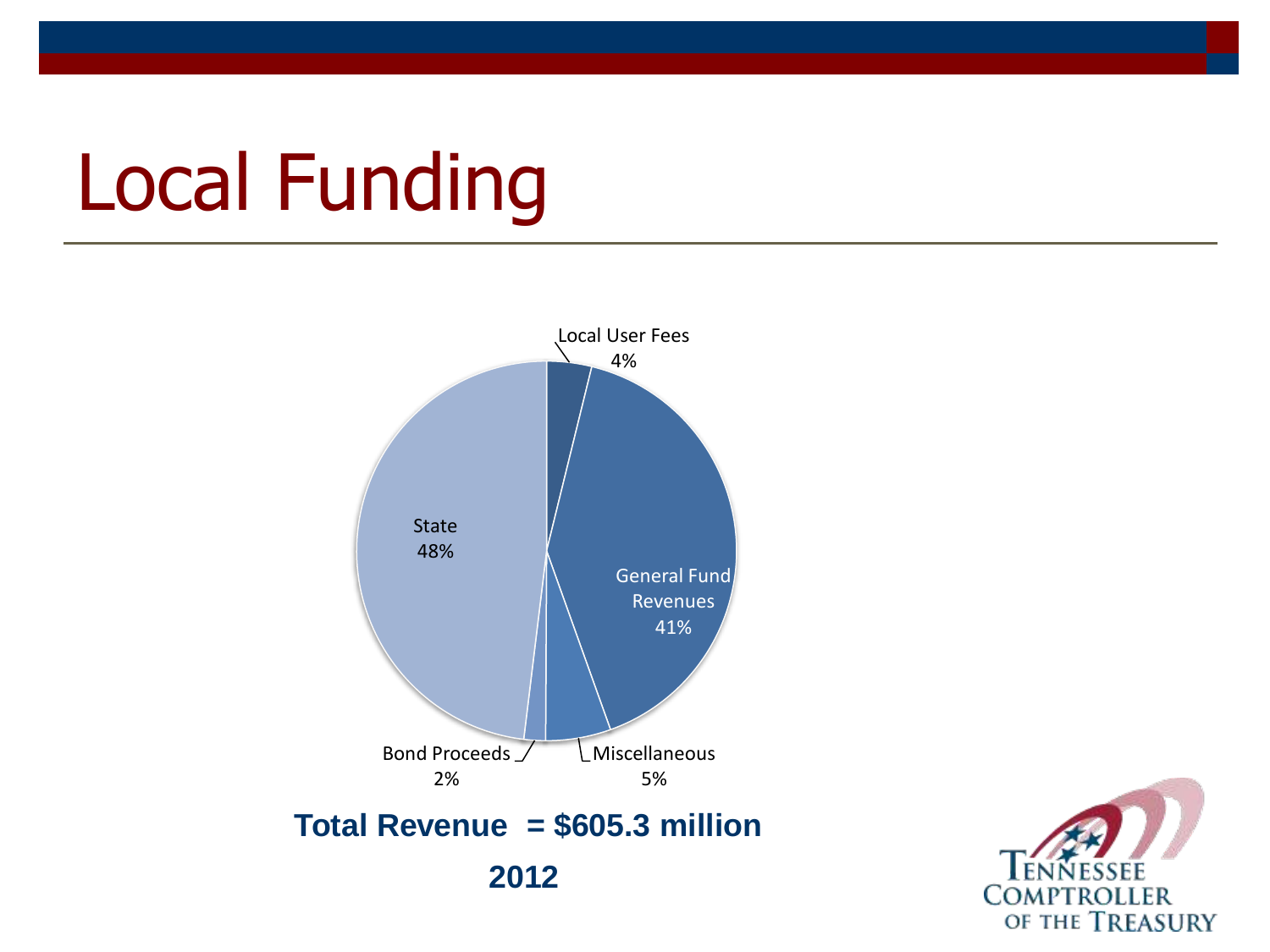## Comparison to Other states

- ◆ Tennessee revenue per capita to highways in 2010 (\$325.71) lowest in U.S. (Average = \$620.59)
- ◆ Tennessee relies more heavily on highway user taxes than other states
- ◆ Tennessee does not use debt financing, tolls, or general fund revenues for highways
- ◆ Tennessee roads generally rated as being of good quality

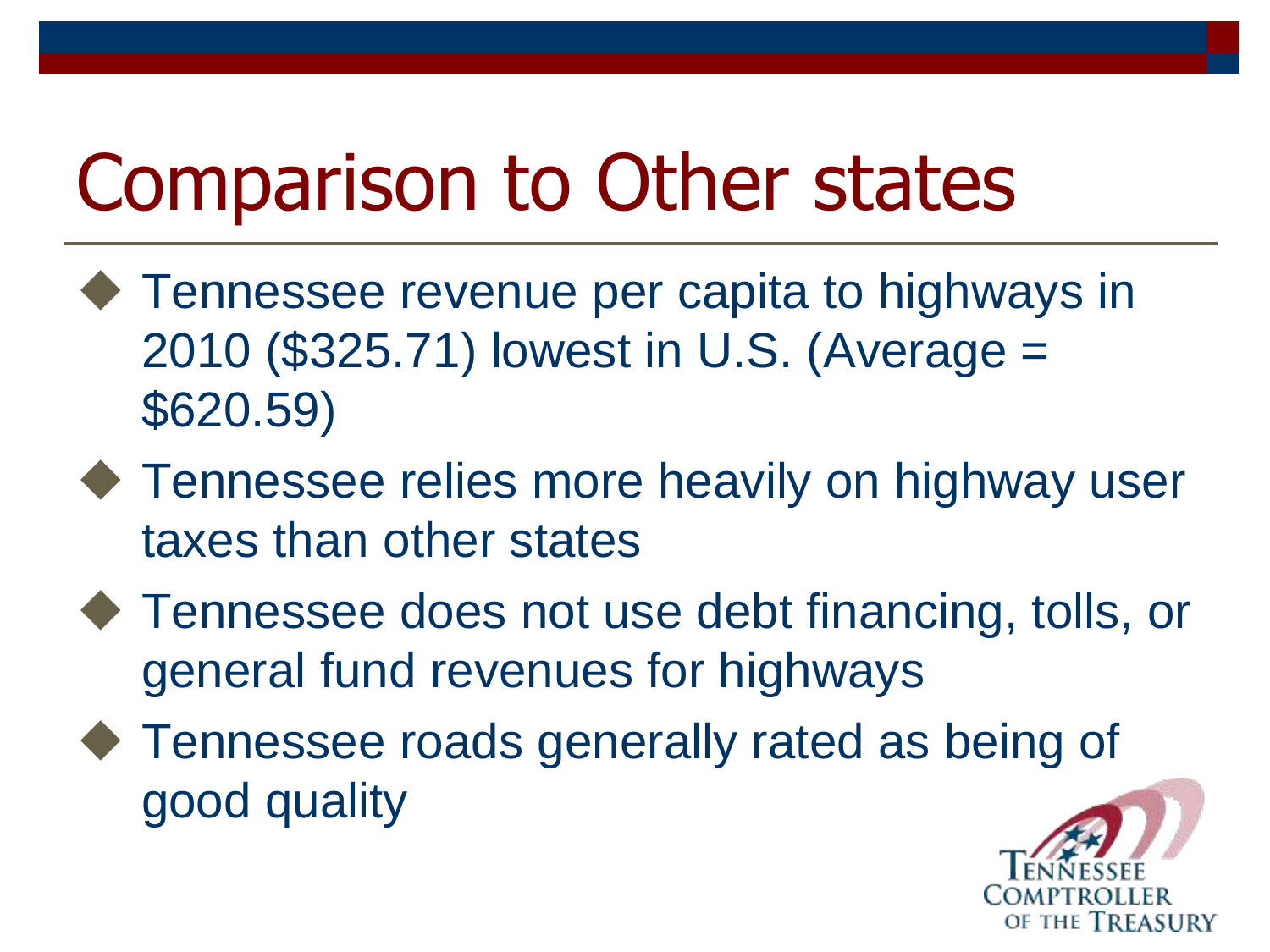# **Challenges**

- ◆ Transportation revenues in Tennessee are not expected to be sufficient to maintain existing highways and meet long-term transportation demand
- ◆ User fee revenues have stagnated and are not expected to increase without changes

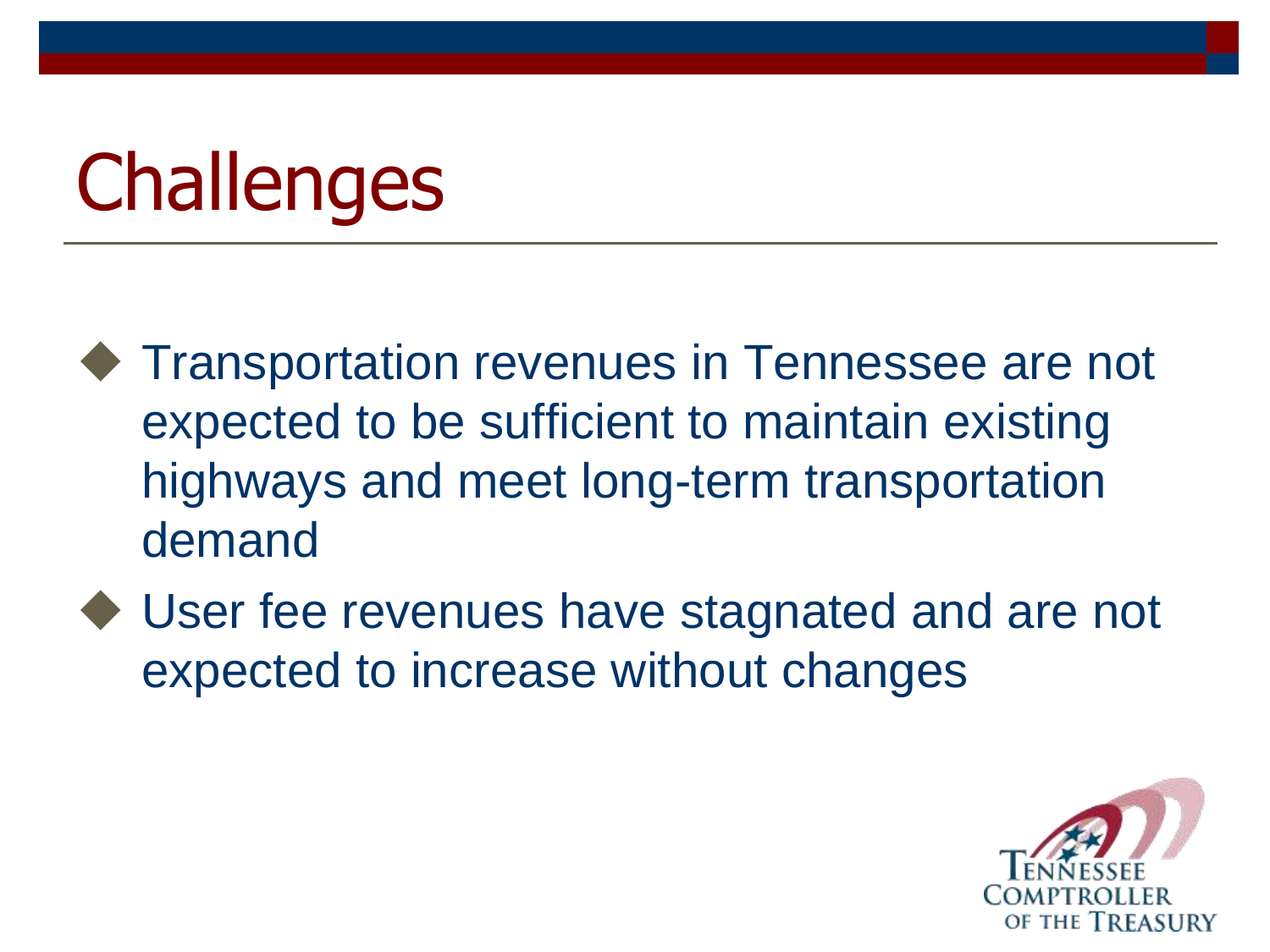#### **Tennessee Highway User Tax Revenues, 1989-2015**



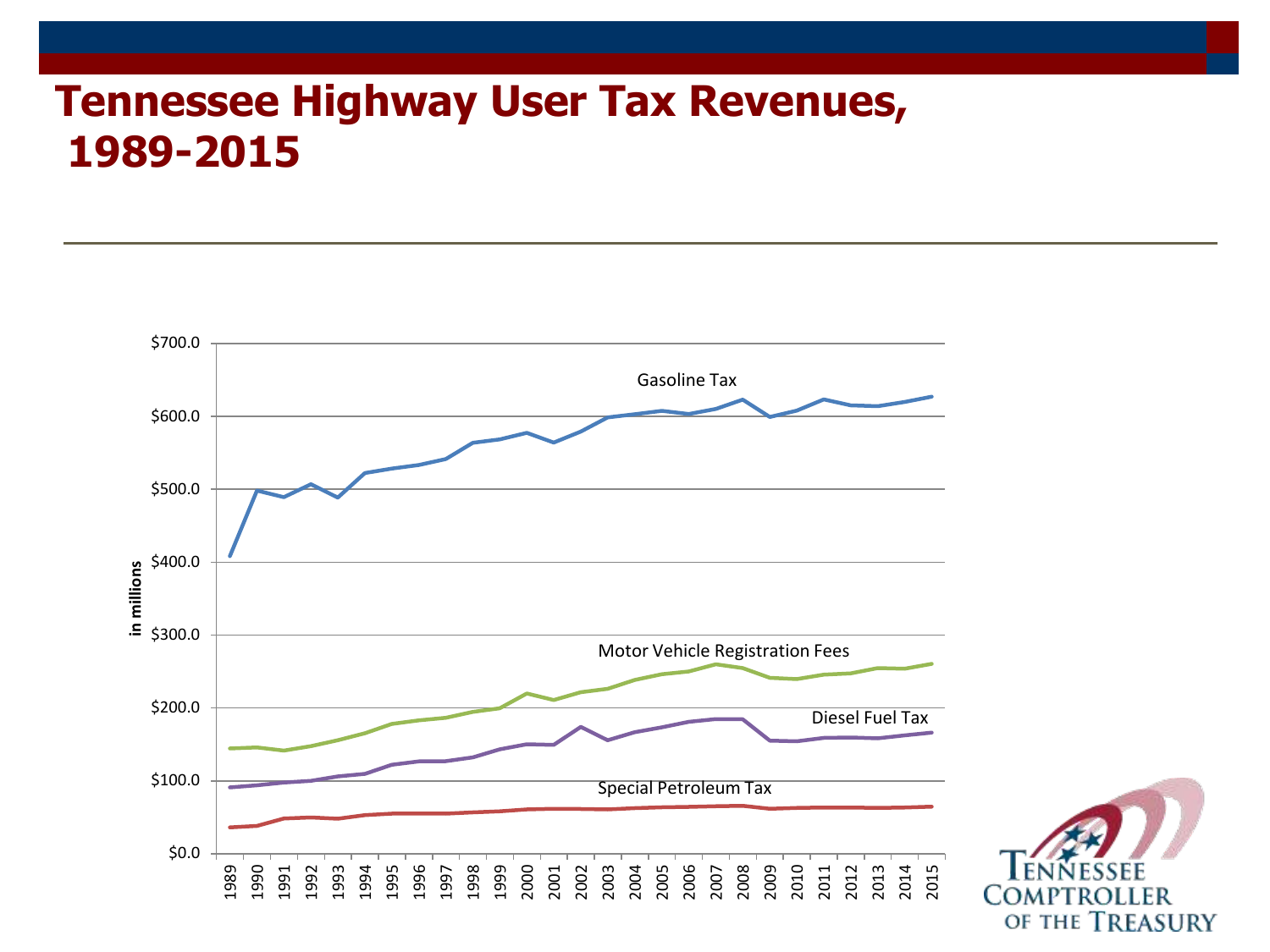#### **Tennessee Taxable Fuel Consumption, in gallons, 1989 through 2013**

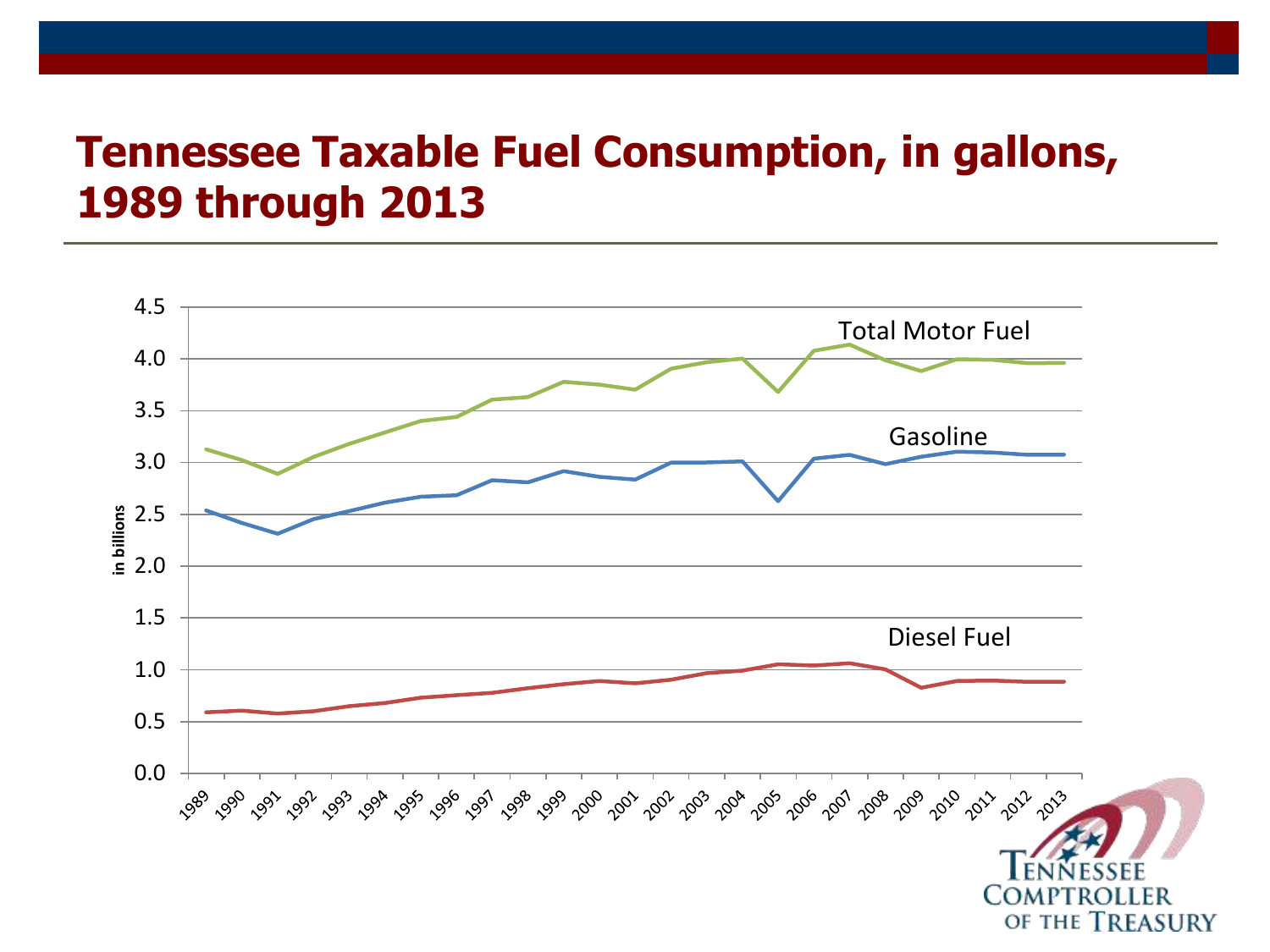#### **Percent Change Tennessee Highway-User Revenue Compared to Population and Economic Growth, 2000 through 2014**

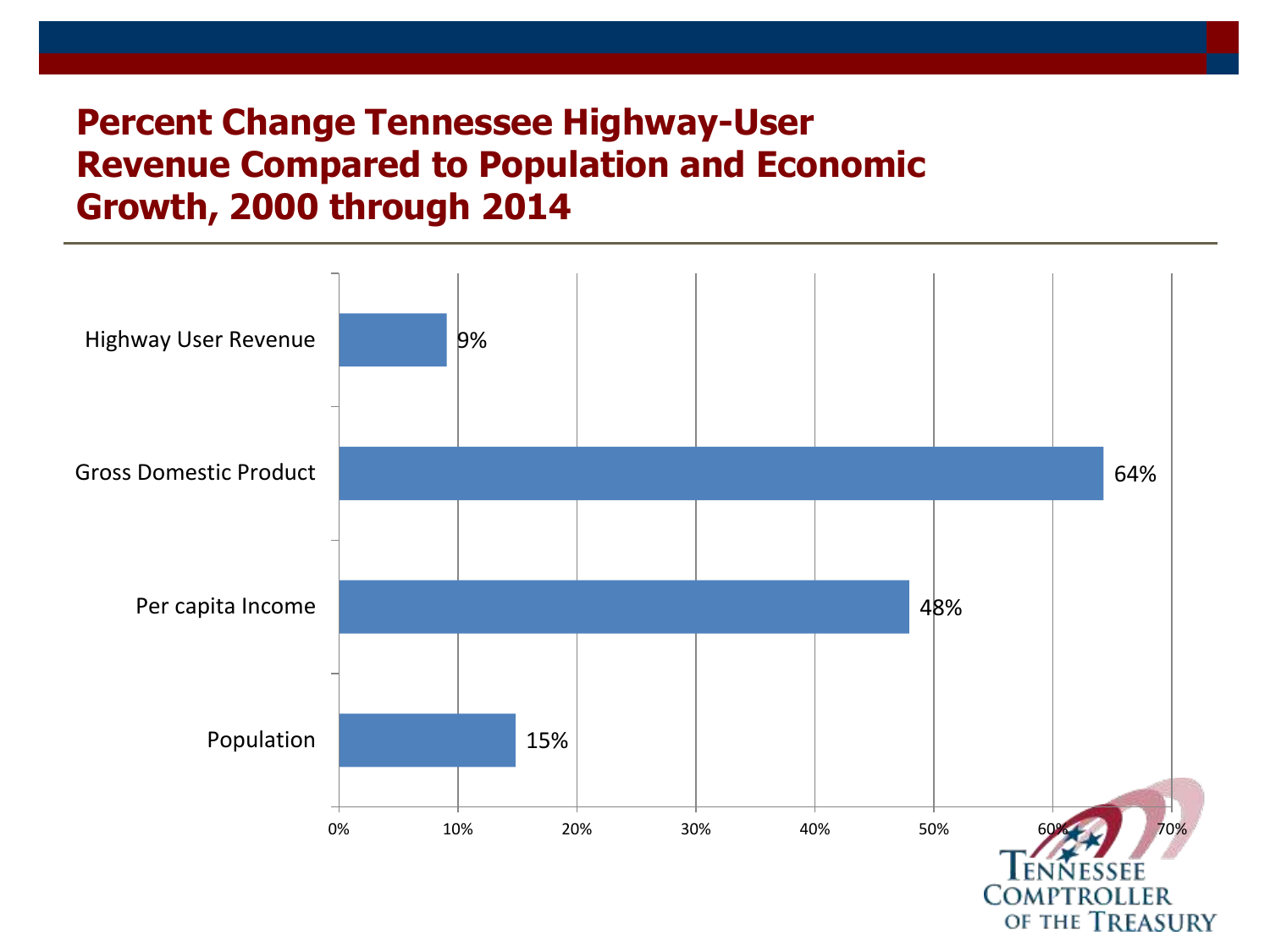#### **Tennessee Fuel Tax Revenue, Nominal and Inflation-adjusted Dollars, 1989 through 2014**

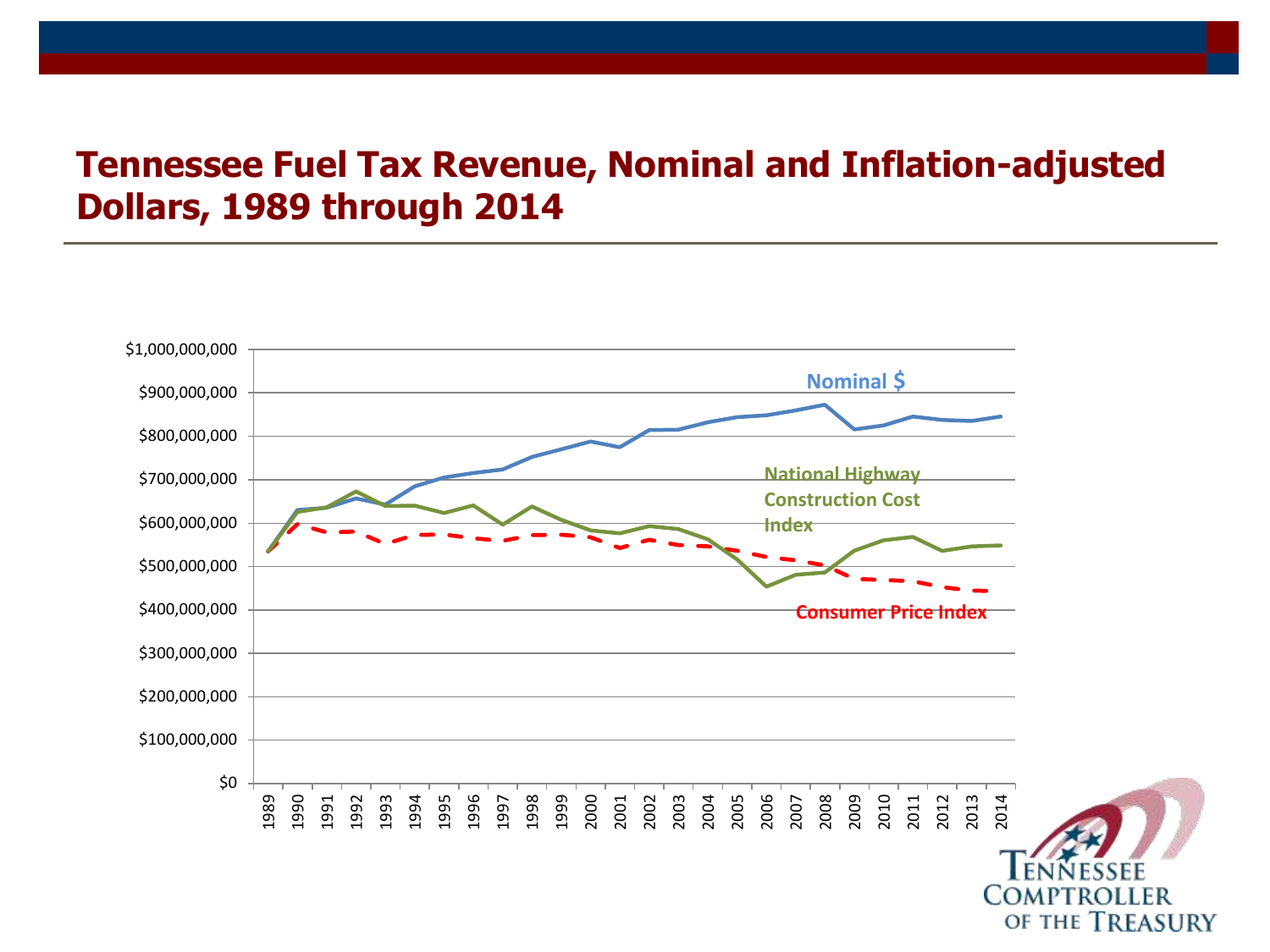#### **Tennessee Vehicle Miles of Travel, 1989-2013**

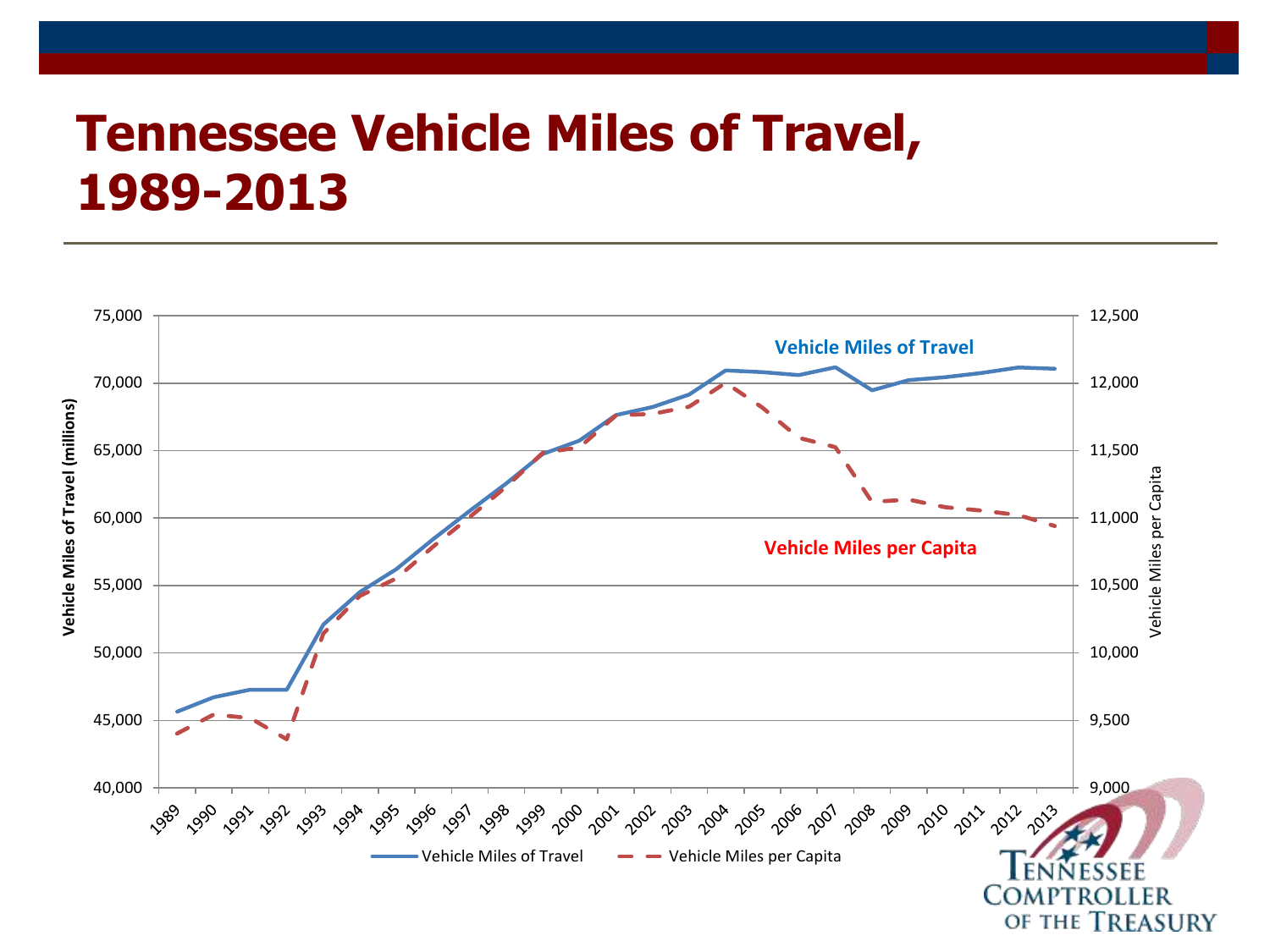#### **Estimated Average Fuel Economy of Light-Duty Vehicles under CAFE Standards, 2010 to 2025**



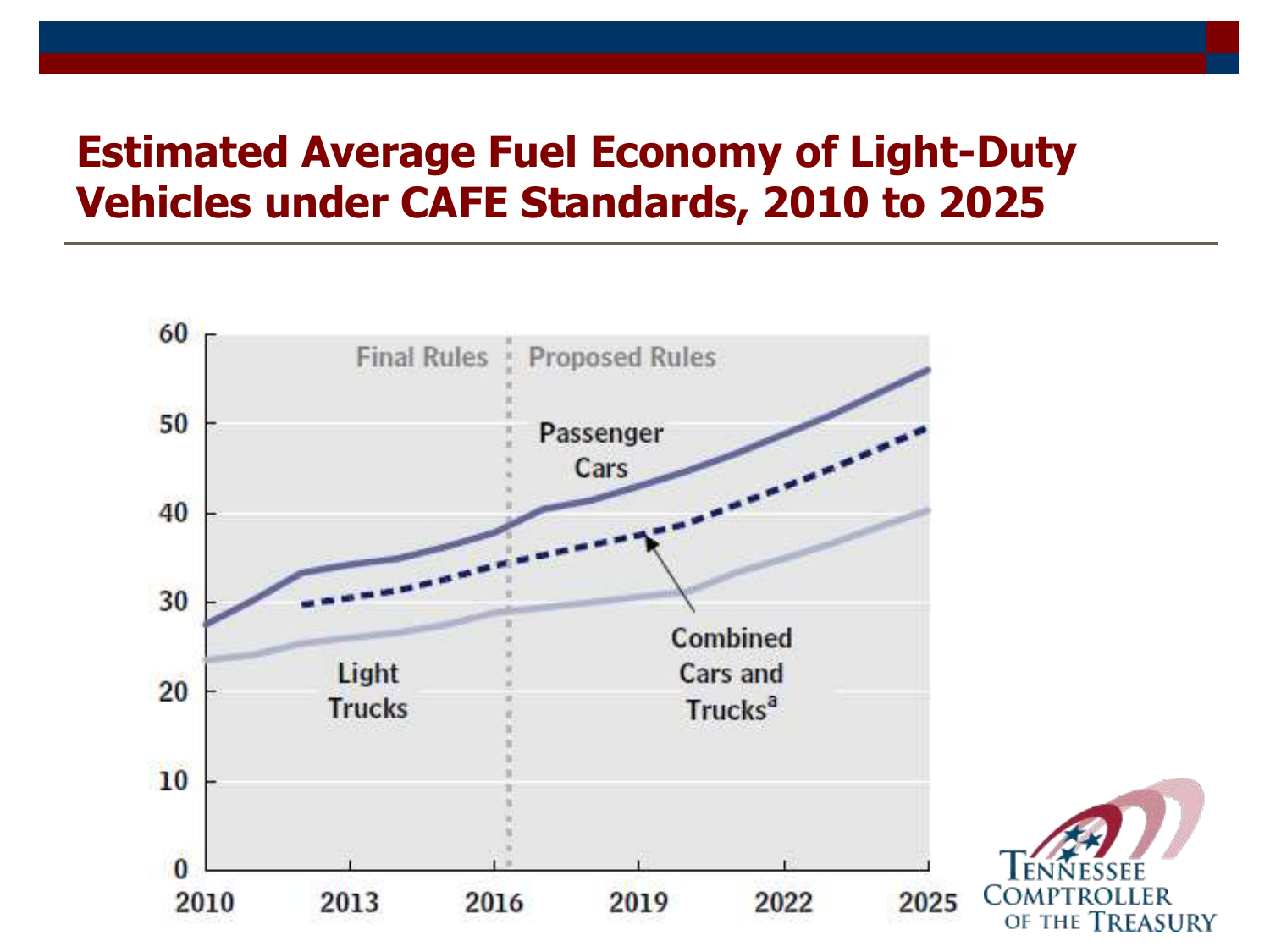# Uncertainty of Federal Funding

- Shortfalls in federal HTF in recent years funded with General Funds
- No long-term solutions passed by Congress to address shortfalls in Highway Trust Fund

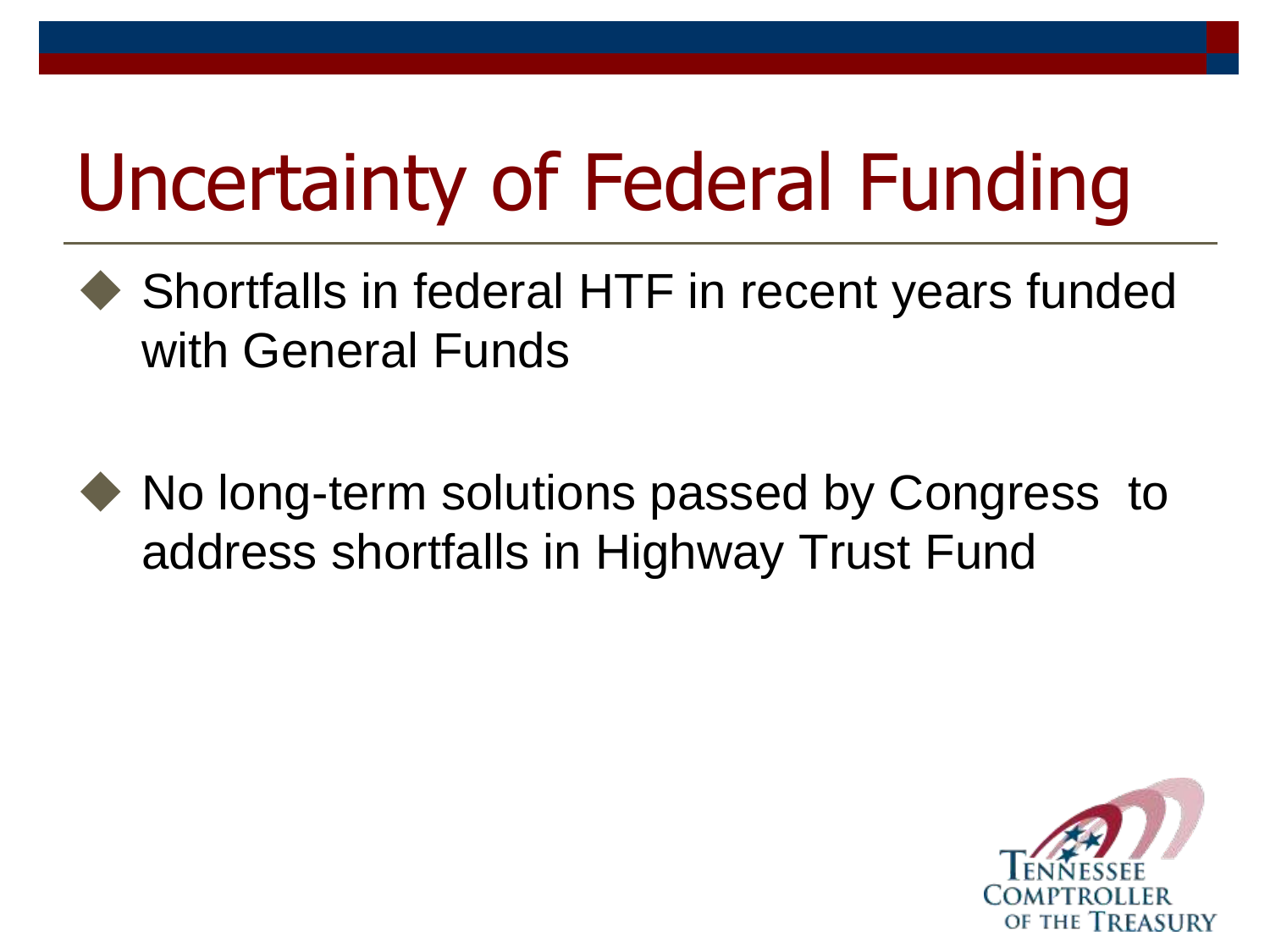### Local Government Highway Funding

- ◆ Face same challenges as state with stagnating revenue and increasing costs
- ◆ Local governments rely heavily on state-shared fuel taxes
- ◆ Locals also use other local revenues for highways and some borrow funds to varying degrees

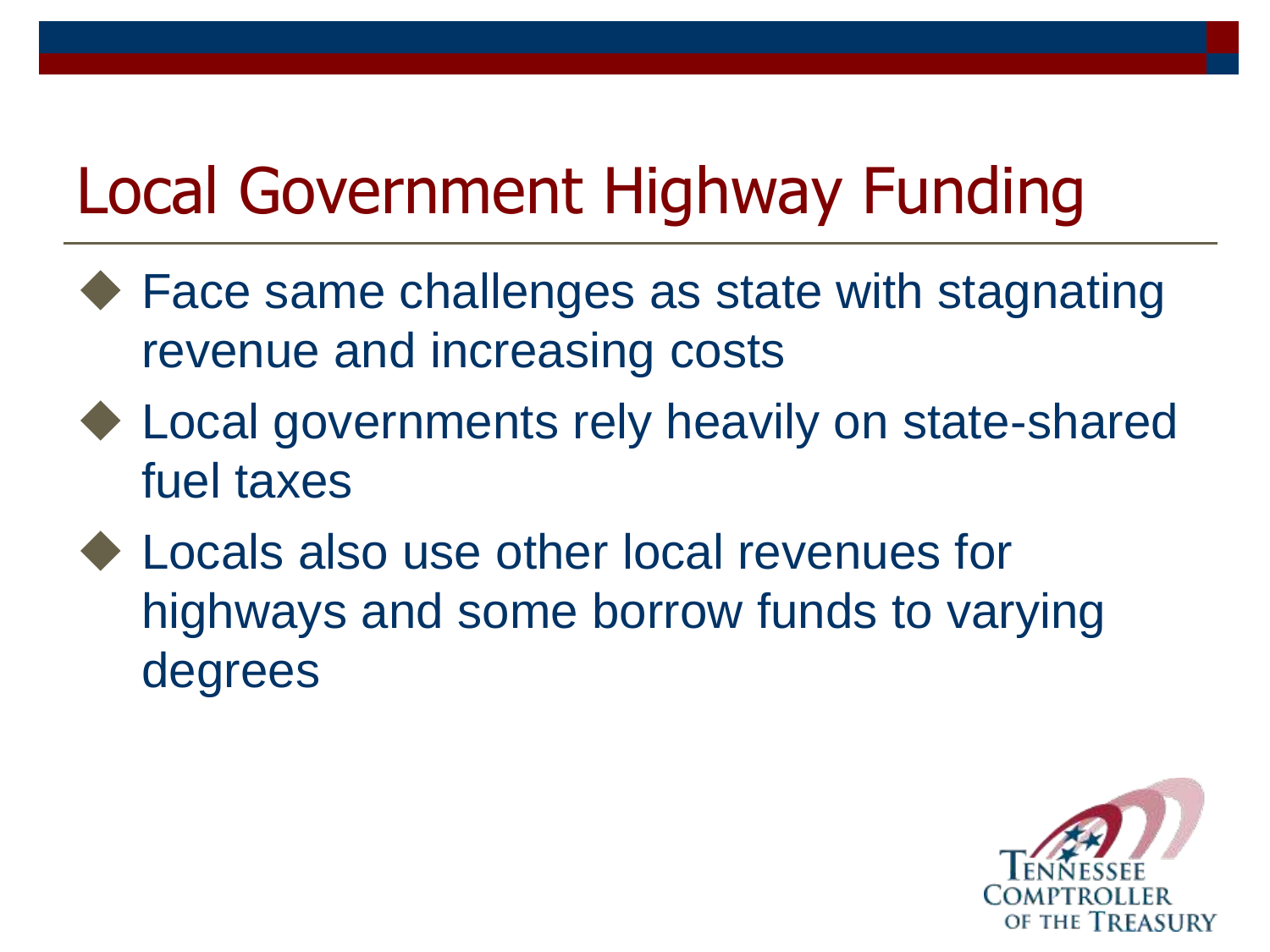## Possible Revenue Options

- ◆ Current Tennessee highway taxes and fees
	- **I** Increase fuel tax rates
	- $\blacksquare$  Index fuel tax rates to inflation or price or fuel efficiency standards
	- Increase motor vehicle registration fees
		- Add a use tax for alternative fuel or high-mileage vehicles that pay little or no fuel taxes that support the up keep of roads

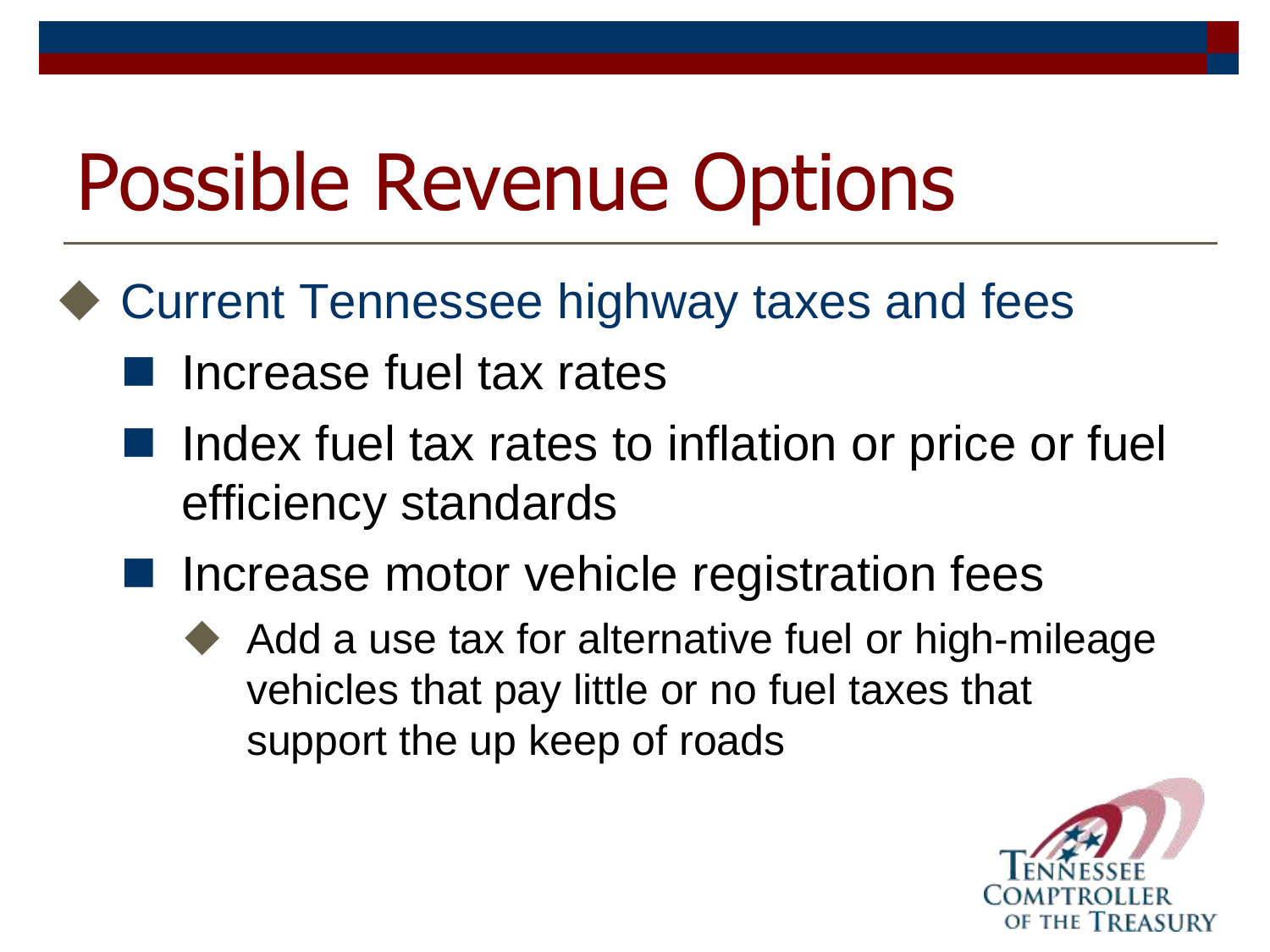## Options – cont.

- ◆ Used by other states
	- Apply sales tax to fuel purchases
	- Transfer General Fund revenue to highways
	- Use debt financing
		- General Obligation bonds
		- Public-private partnerships
	- Add weight distance taxes
	- Local Option highway taxes

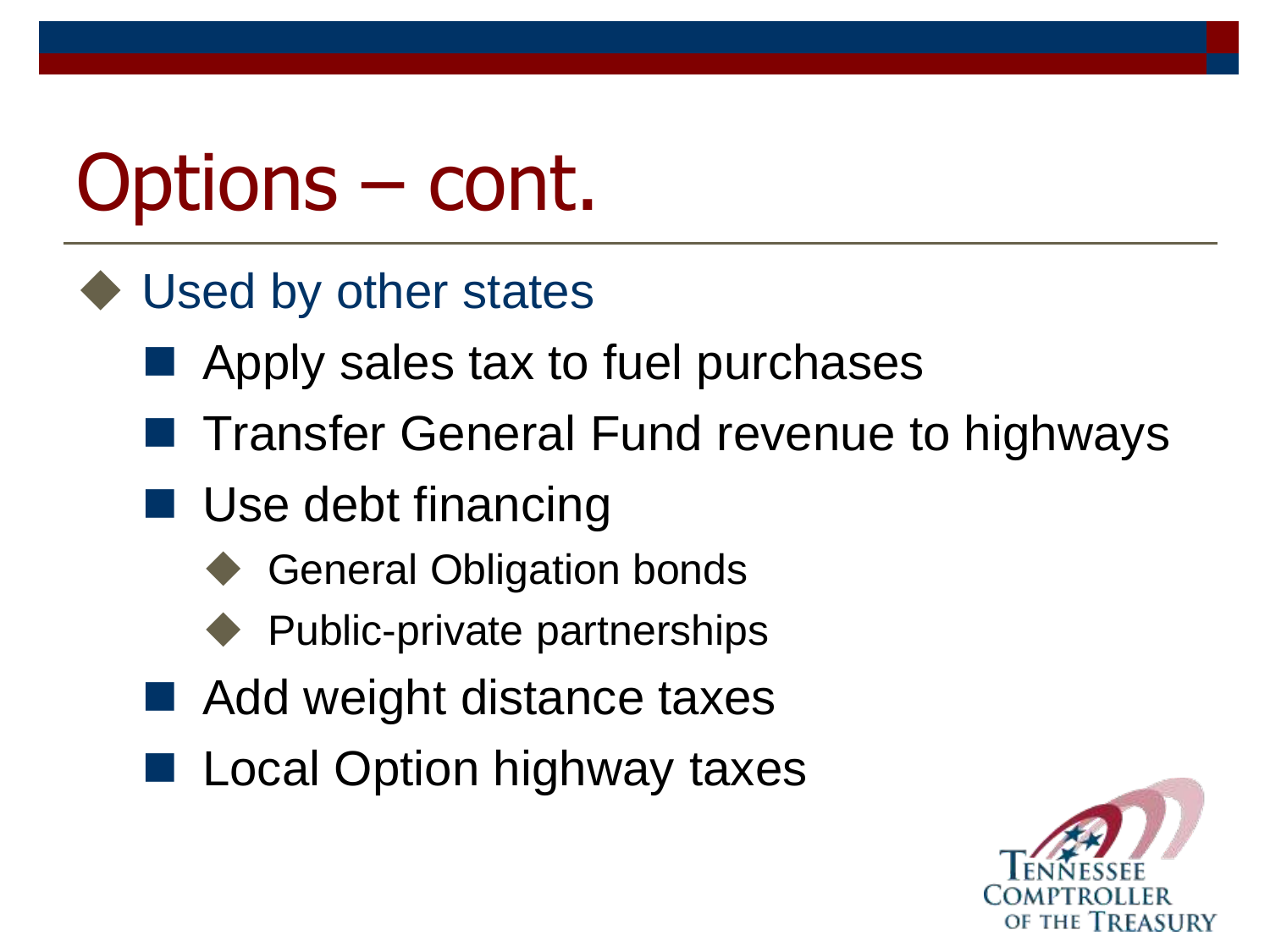## Options – cont.

◆ Addressing structural issues with current taxes

#### **Use of tolls**

Mileage-based tax systems

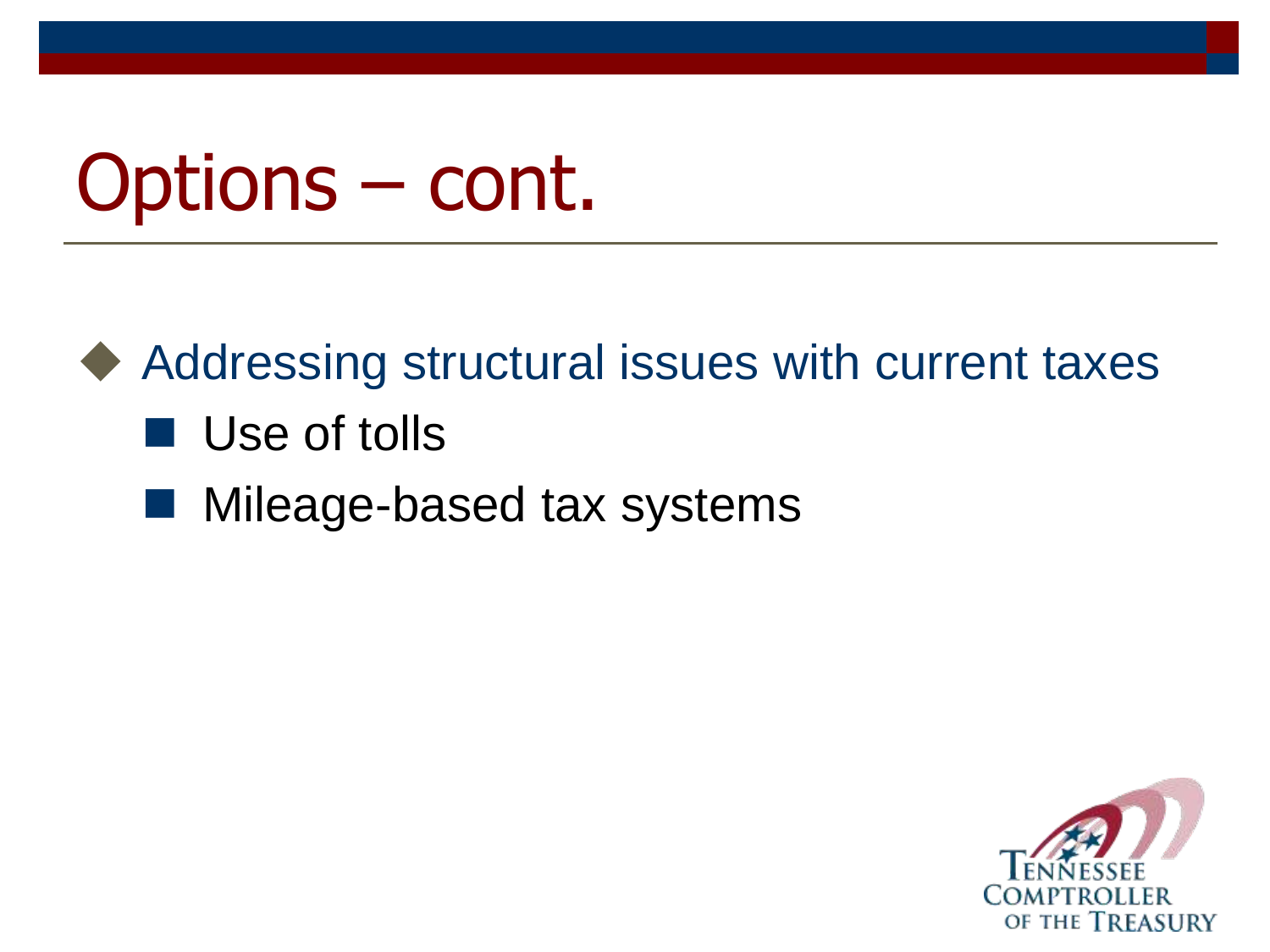## Motor Fuel Taxes

#### ◆ Strengths

- "User pays" tax
- Dedicated taxes are stable source of revenue
- Low administrative costs
- Out of state motorists pay
- A small change produces substantial revenue at a small cost to users
- Supports local roads under current distribution formulas

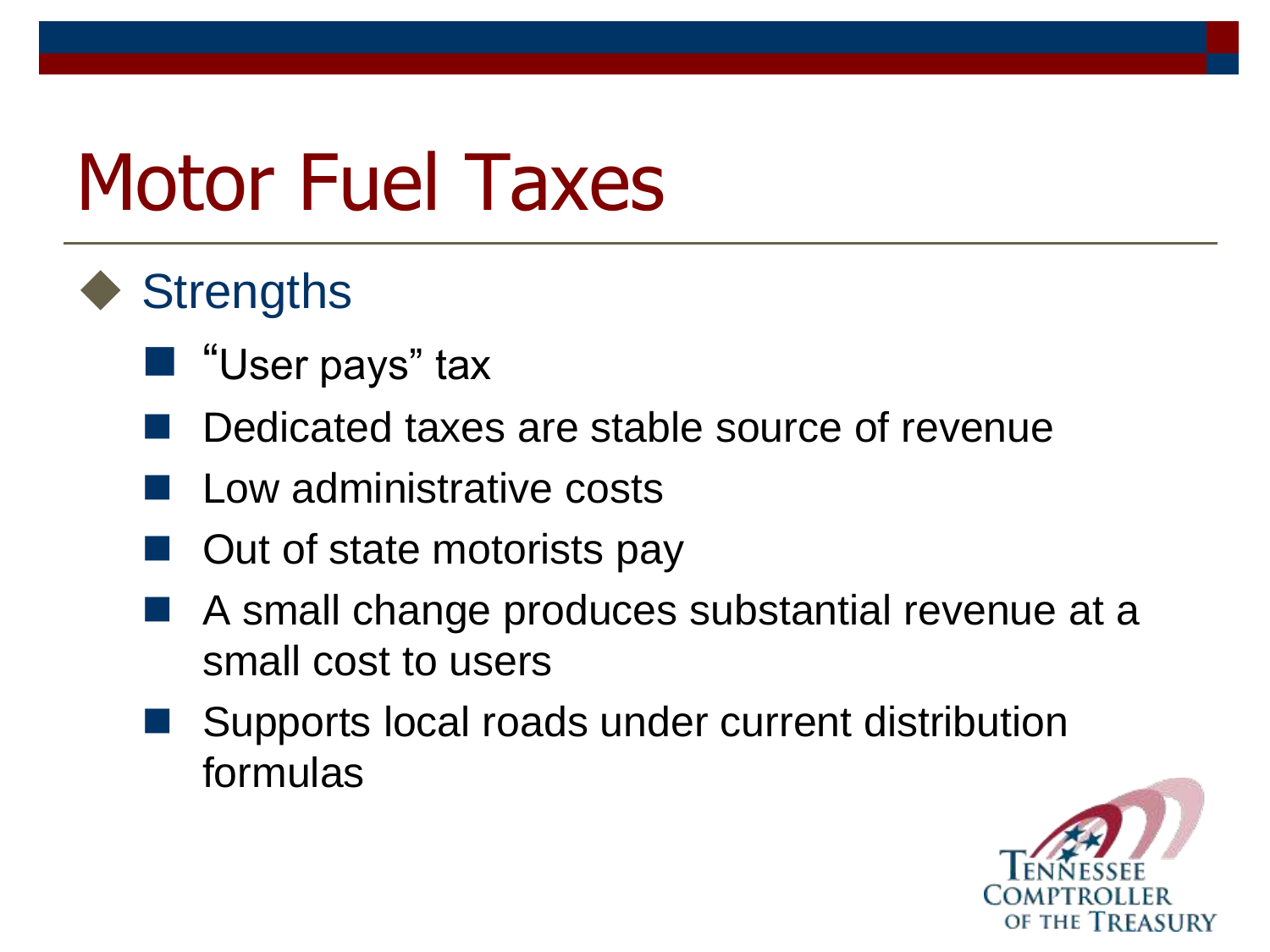## Motor Fuel Taxes

#### **Concerns**

- Variation in fuel efficiency so taxes not tied as closely to road use
- Unless increased on regular basis do not grow with economy
- Not directly tied to pavement damage of vehicles

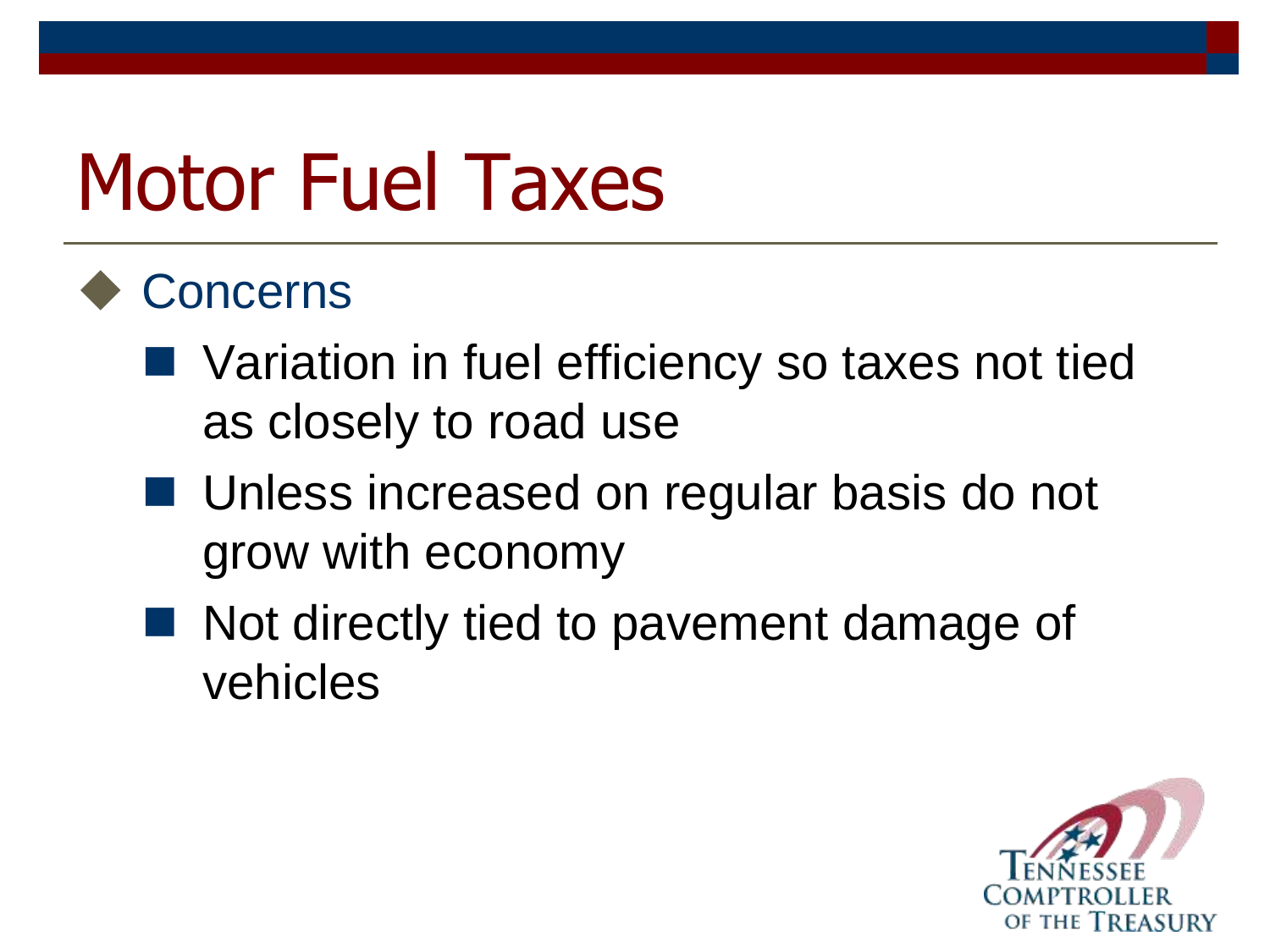### Other Considerations

◆ Tennessee gas tax last raised in 1989 TN gas tax 21.4 cents per gallon

◆ Tennessee diesel tax last raised in 1990 TN diesel tax 18.4 cents per gallon

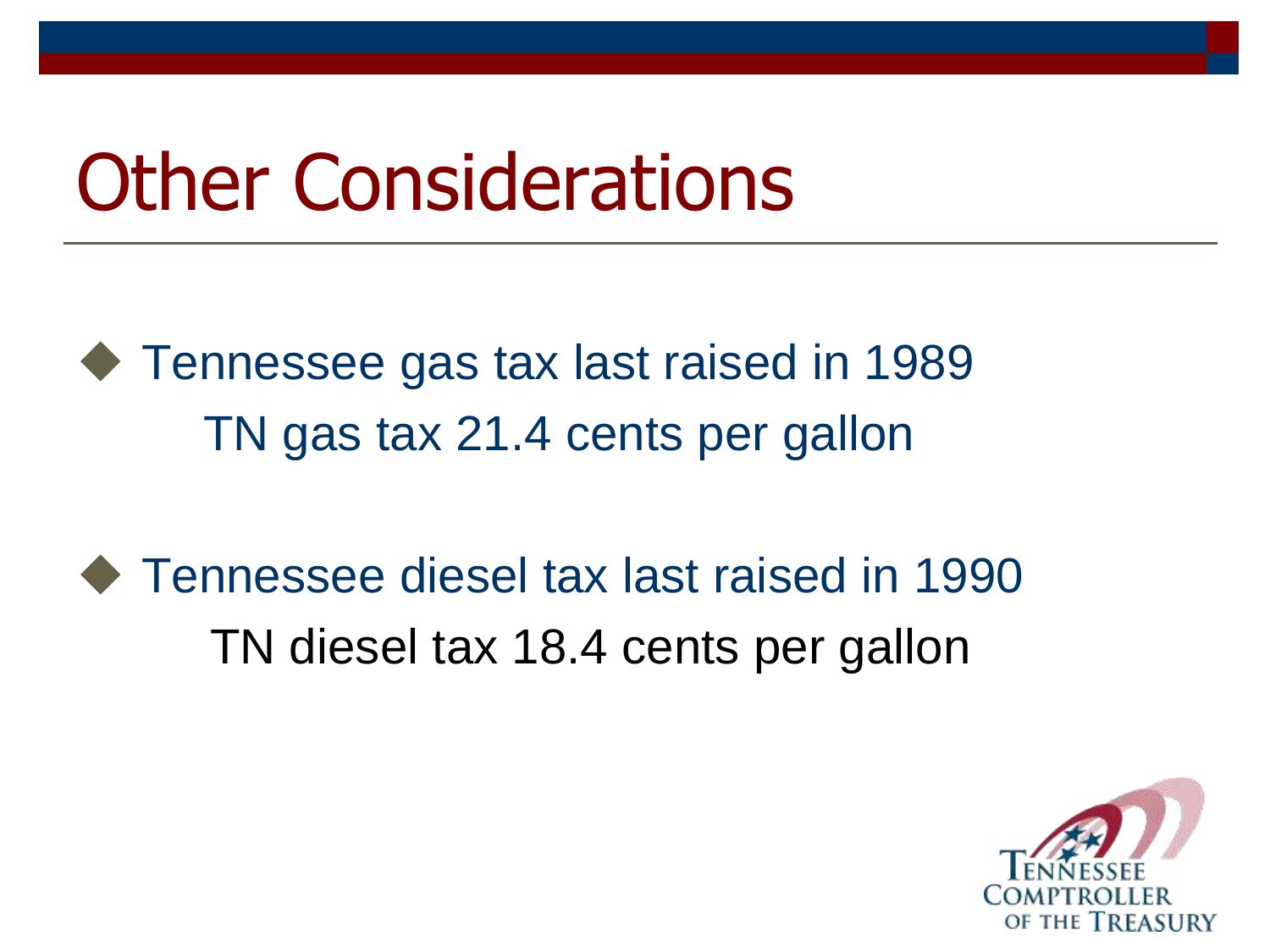#### **Tennessee Gas Tax Rates (cents per gallon) Compared to Other States, 2015**

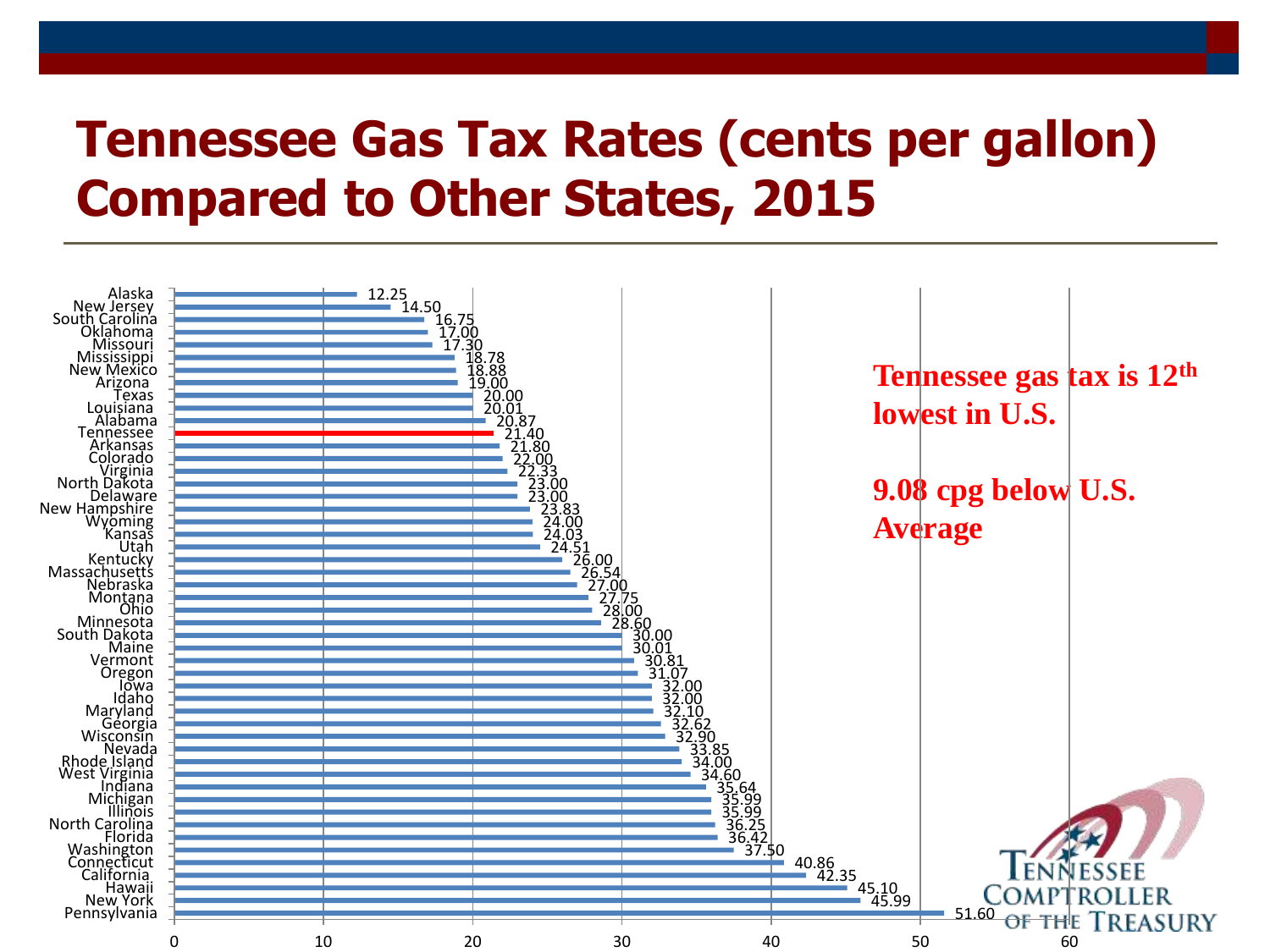#### **Tennessee Diesel Tax Rates (cents per gallon) Compared to Other States, 2015**



**Tennessee diesel tax is 6th lowest in U.S.**

**11.71cpg below U.S. Average**

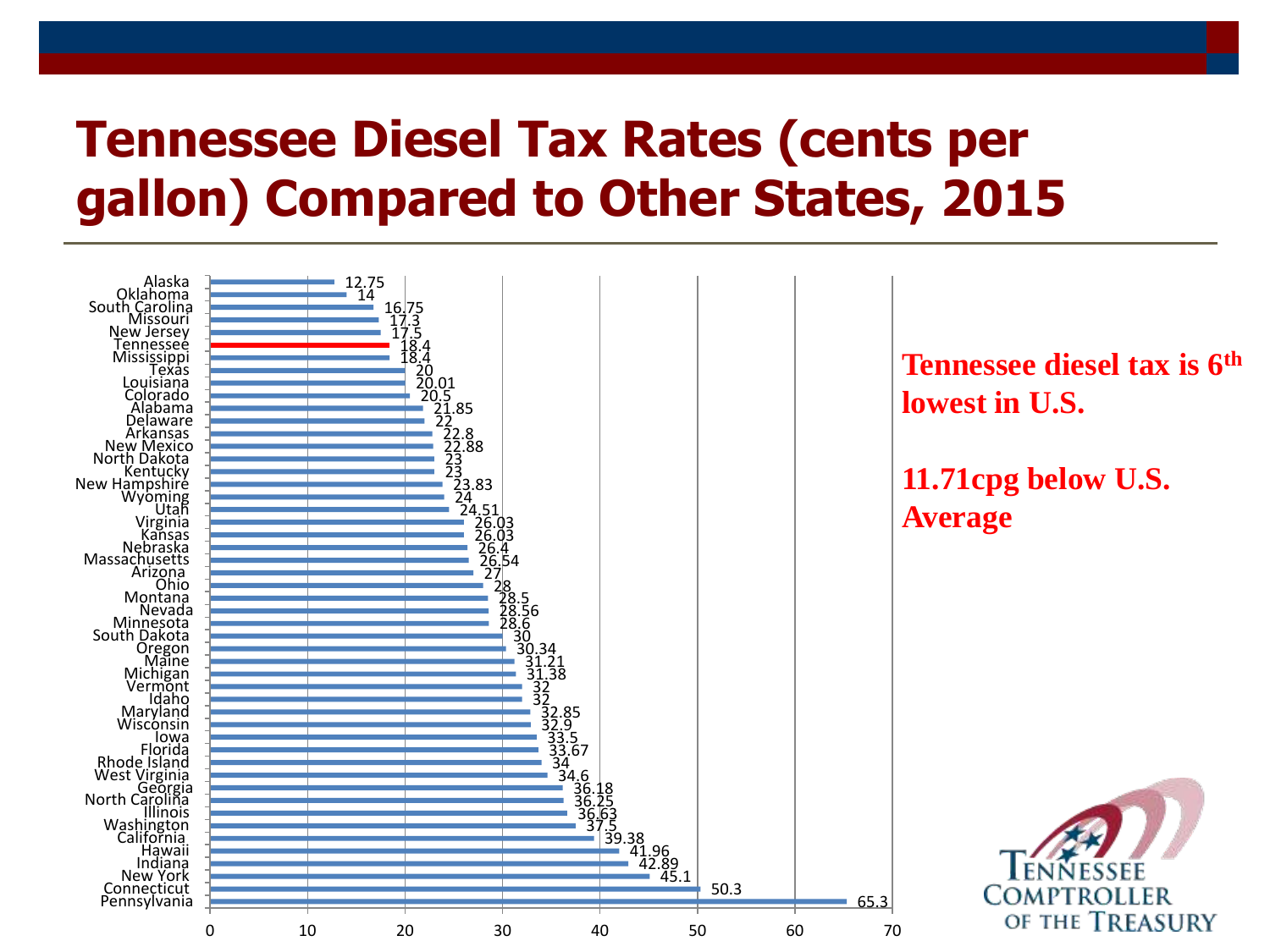#### **Annual Gas Tax Paid – Common Passenger Vehicle**

 Assumptions: 15,000 miles driven per year/ 20 miles per gallon = **750 gallons of gas**

**State Gas Tax**

750 gallons X 21.4 cents per gallon = **\$160.50**

**1.1** cent per mile

#### **Federal Gas Tax**

750 gallons X 18.4 cents per gallon = **\$138.00**

**1** cent per mile

**Total State and Federal Gas Tax** = **\$298.50**



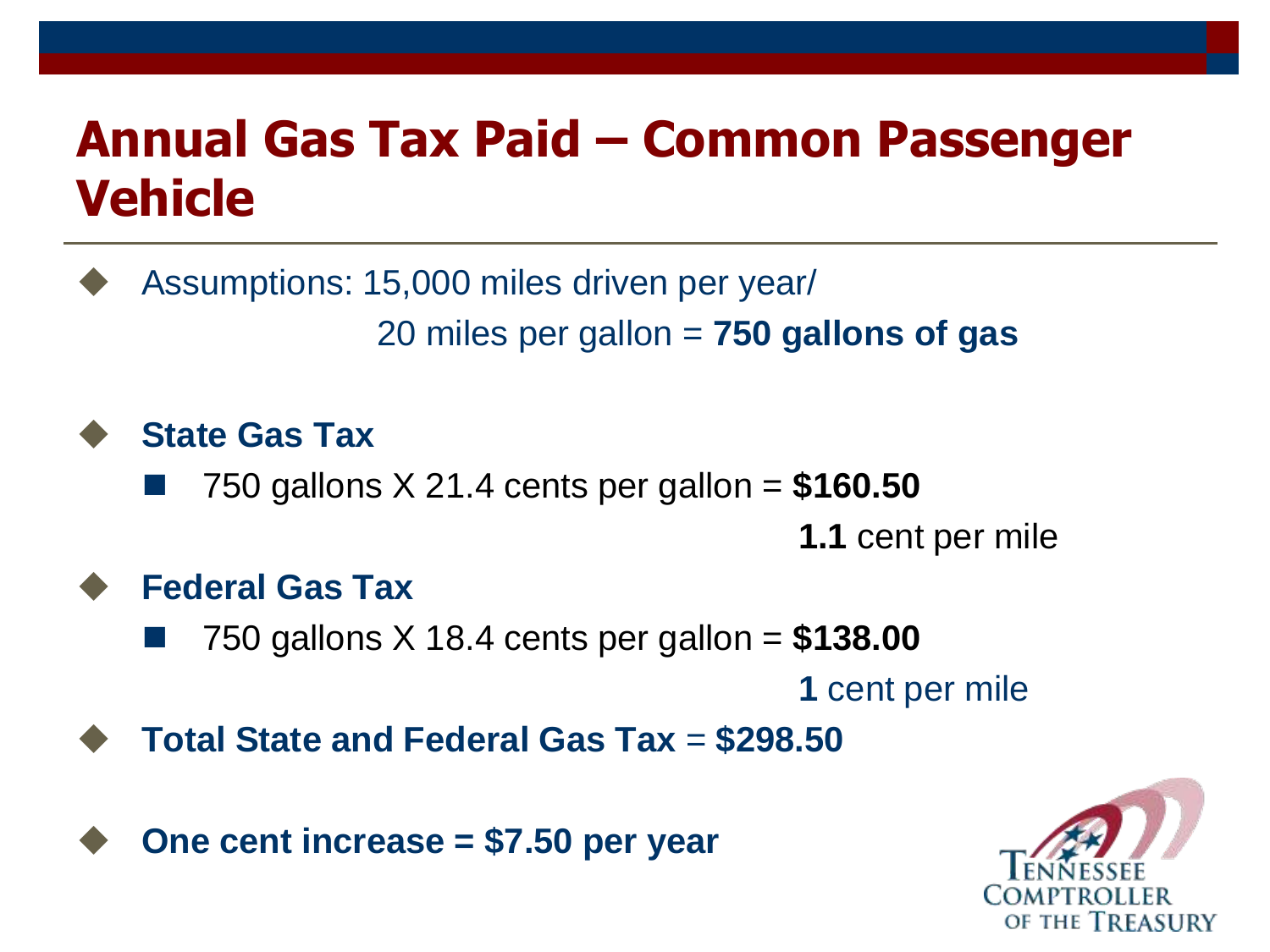### Revenue projections

Gas Tax

1 cent increase =  $$30.9$  million  $(+ 5\%)$ State Highway Fund (60%) \$18.54 m Local Highways (38%) \$11.74 m General Fund (2%) \$ 0.62 m

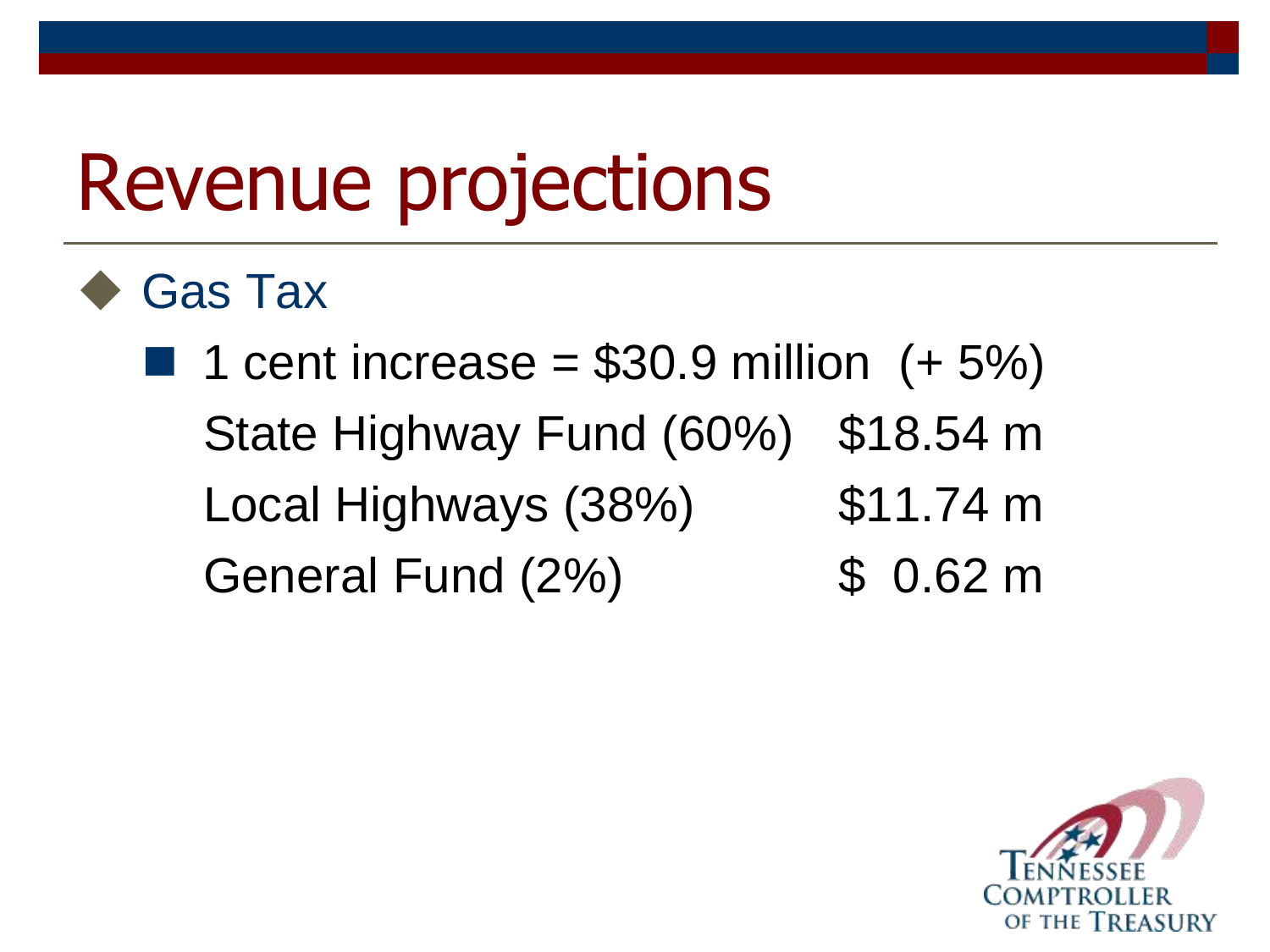## Revenue projection

Diesel Tax

**1** cent increase =  $$9.6$  million  $(+ 6%)$ State Highway Fund (60%) \$ 6.91 m Local Highways (38%) \$ 2.5 m General Fund (2%) \$ 0.19 m

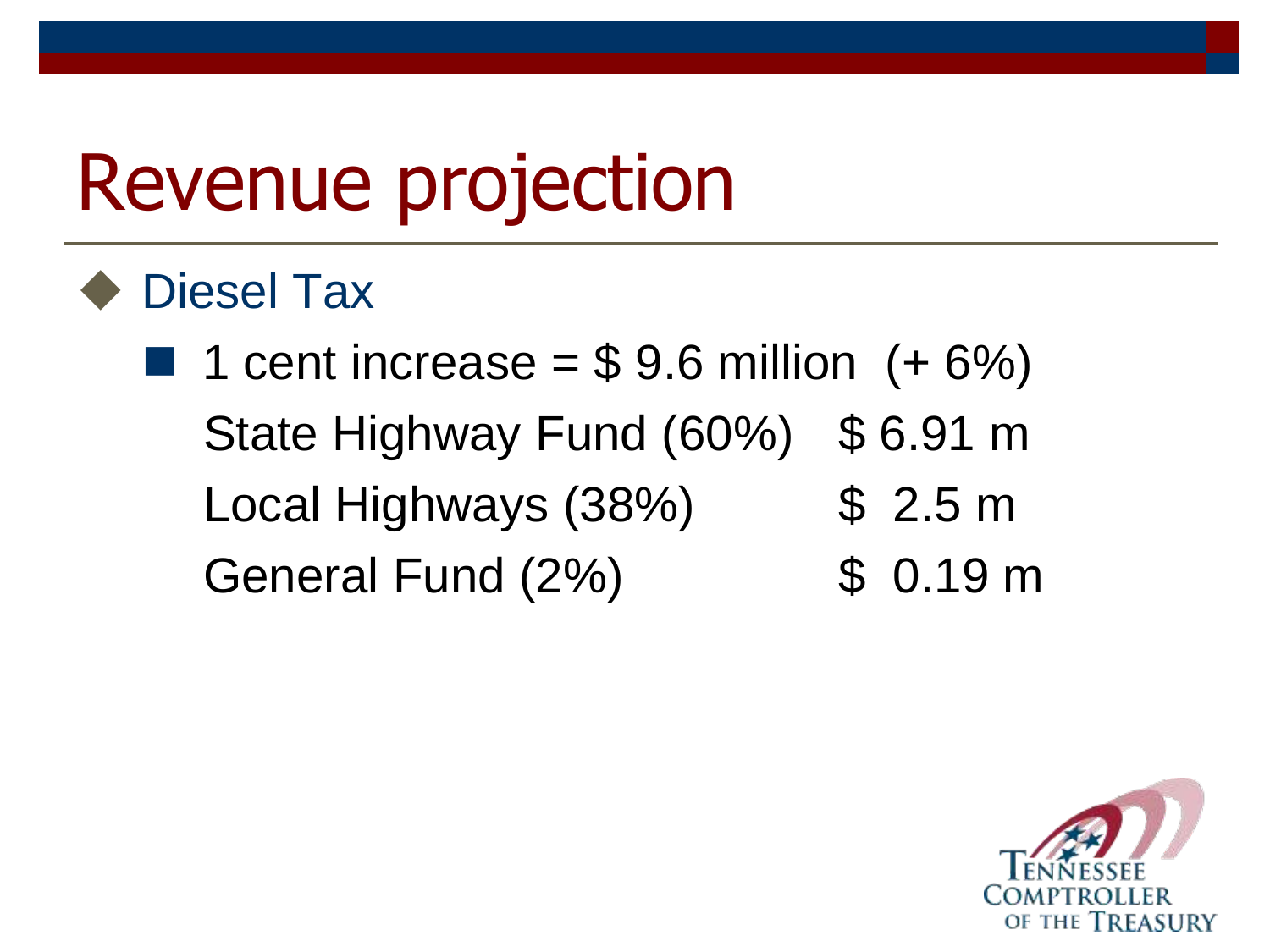### Variable Rate or Indexed Fuel Taxes

- ◆ Strengths
	- Allows fuel taxes to better adjust to changes in the economy and purchasing power over time
	- "User pays" tax
	- **Retains lower administrative costs if tied to** current taxes
	- Requires less frequent legislative action to change the rates

of the Trfasury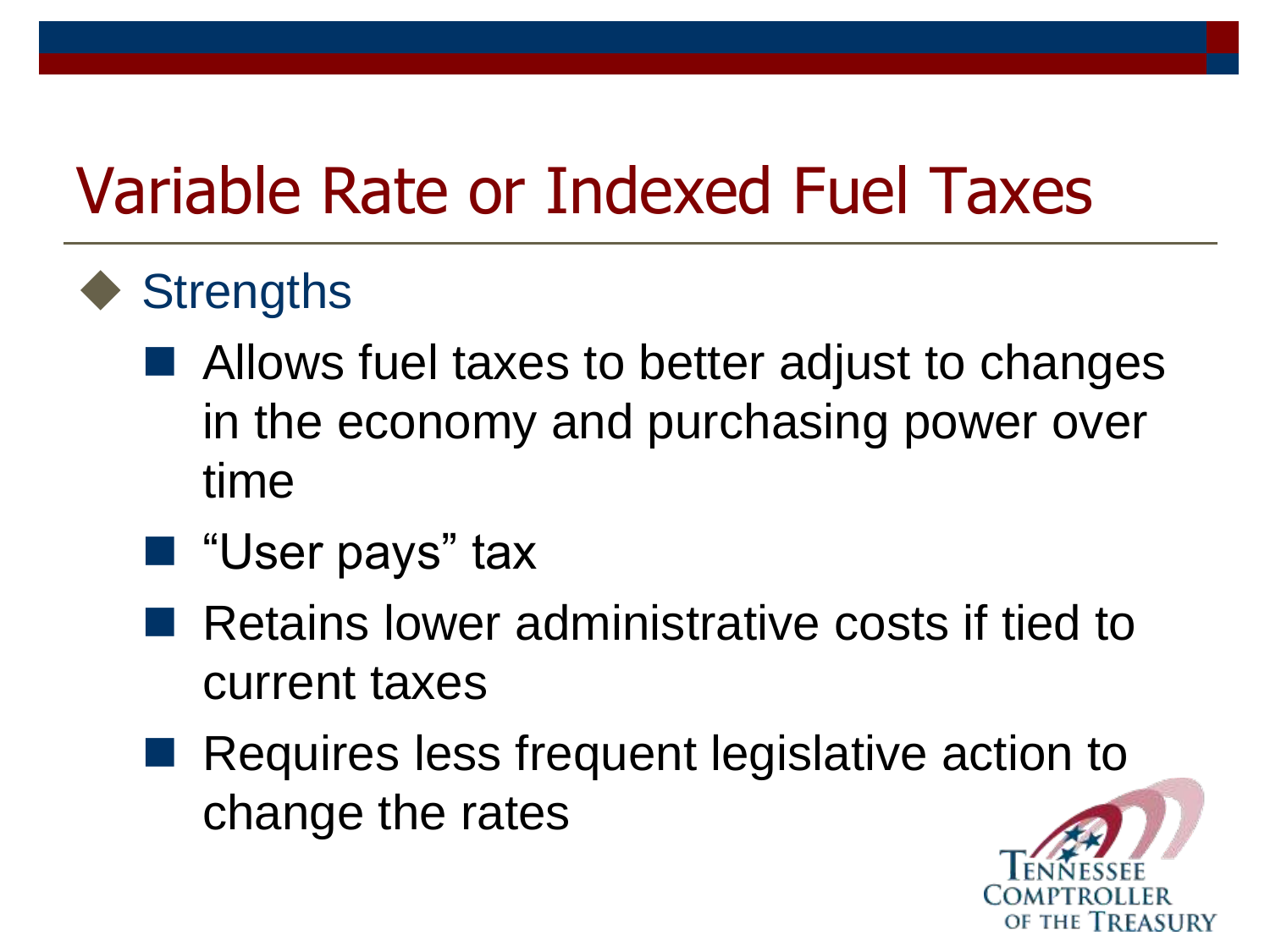### Variable Rate or Indexed Fuel Taxes

#### Concerns:

- Volatility of index measures
	- Can include floors, ceilings, and change limitation to reduce volatility
- $\blacksquare$  Limits public debate on changes
- What index to use to best reflect highway costs
- Still tied to fuel consumption

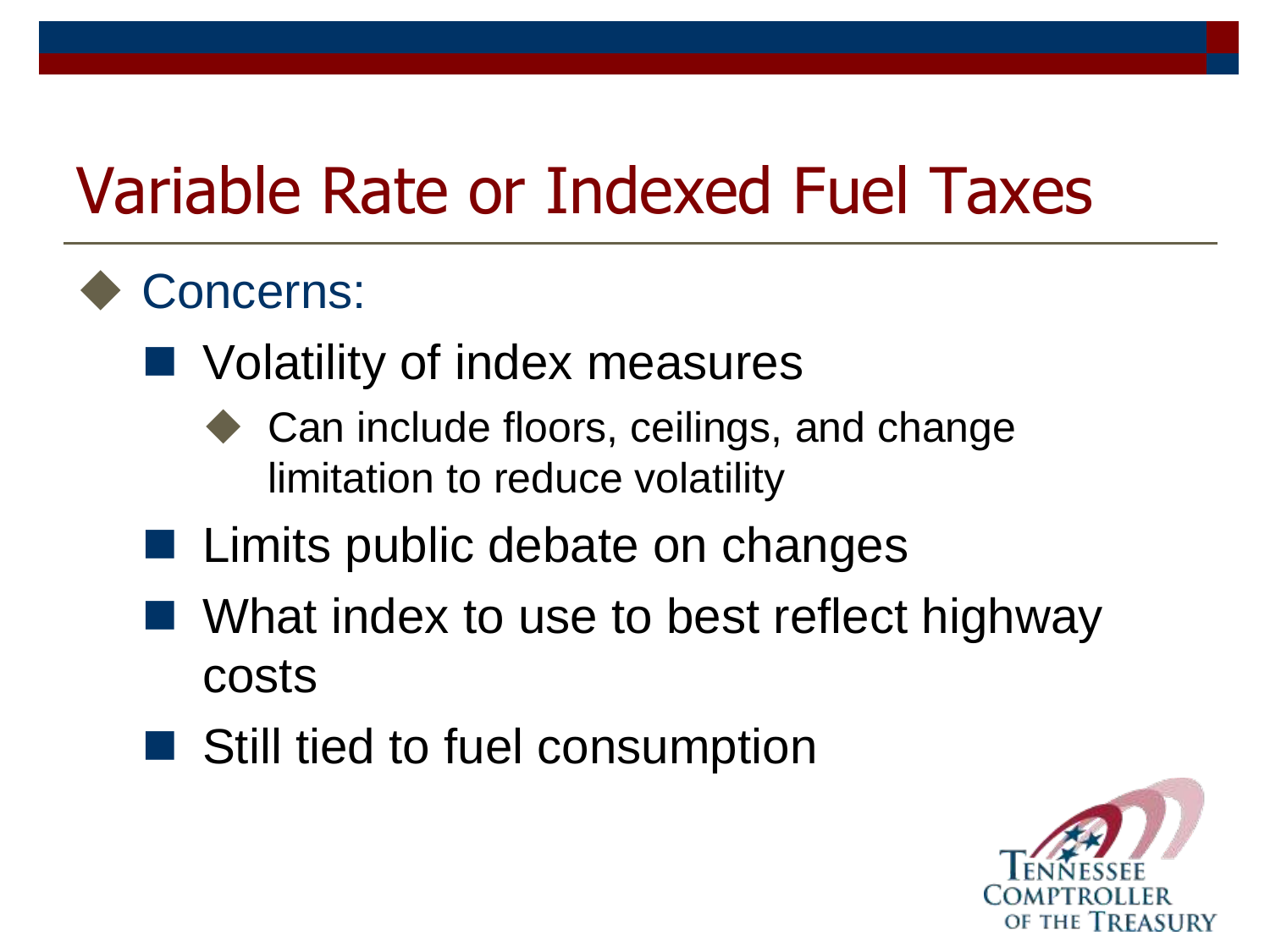### Variable Rate options

- Indexed to CPI from 1989
	- Gas tax = 20 to 38 cpg (\$556.2m FY15)
	- Diesel tax = 17 to 30 cpg  $(\$124.8m$  FY15)
- Index to Wholesale or Retail Price of Fuel

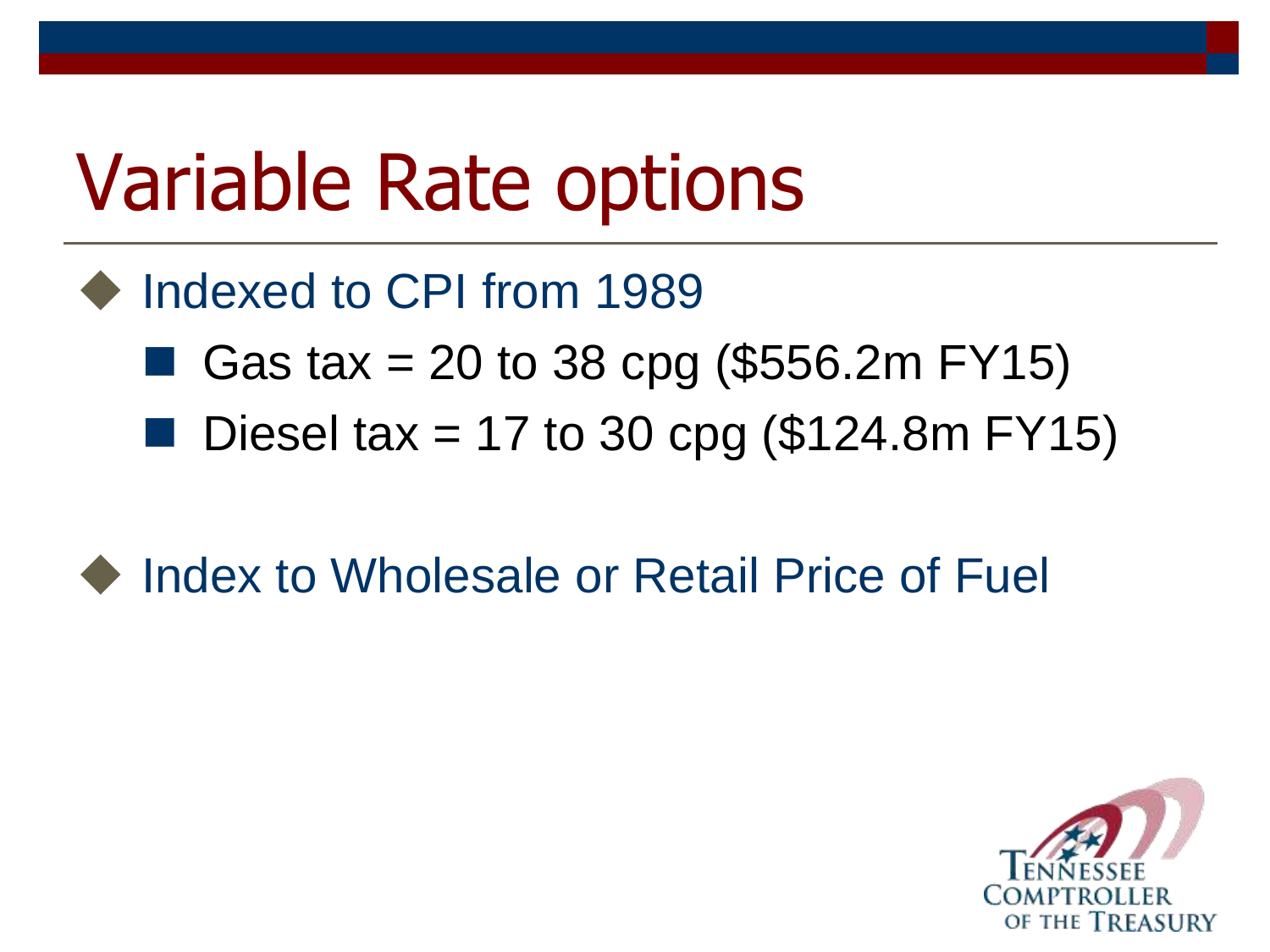## Variable Rate options

- ◆ Add current sales tax rates (9.5% average) to fuel
	- State \$1 billion (+186 %)Local \$368 million  $(+127%)$
- Add 1% sales tax to fuel
	- $\blacksquare$  \$147.1 million (+17.5%)
- Based on average fuel prices of \$3.453 per gallon for gasoline and \$3.77 for diesel fuel; sales tax revenue would fluctuate with the price of fuel.

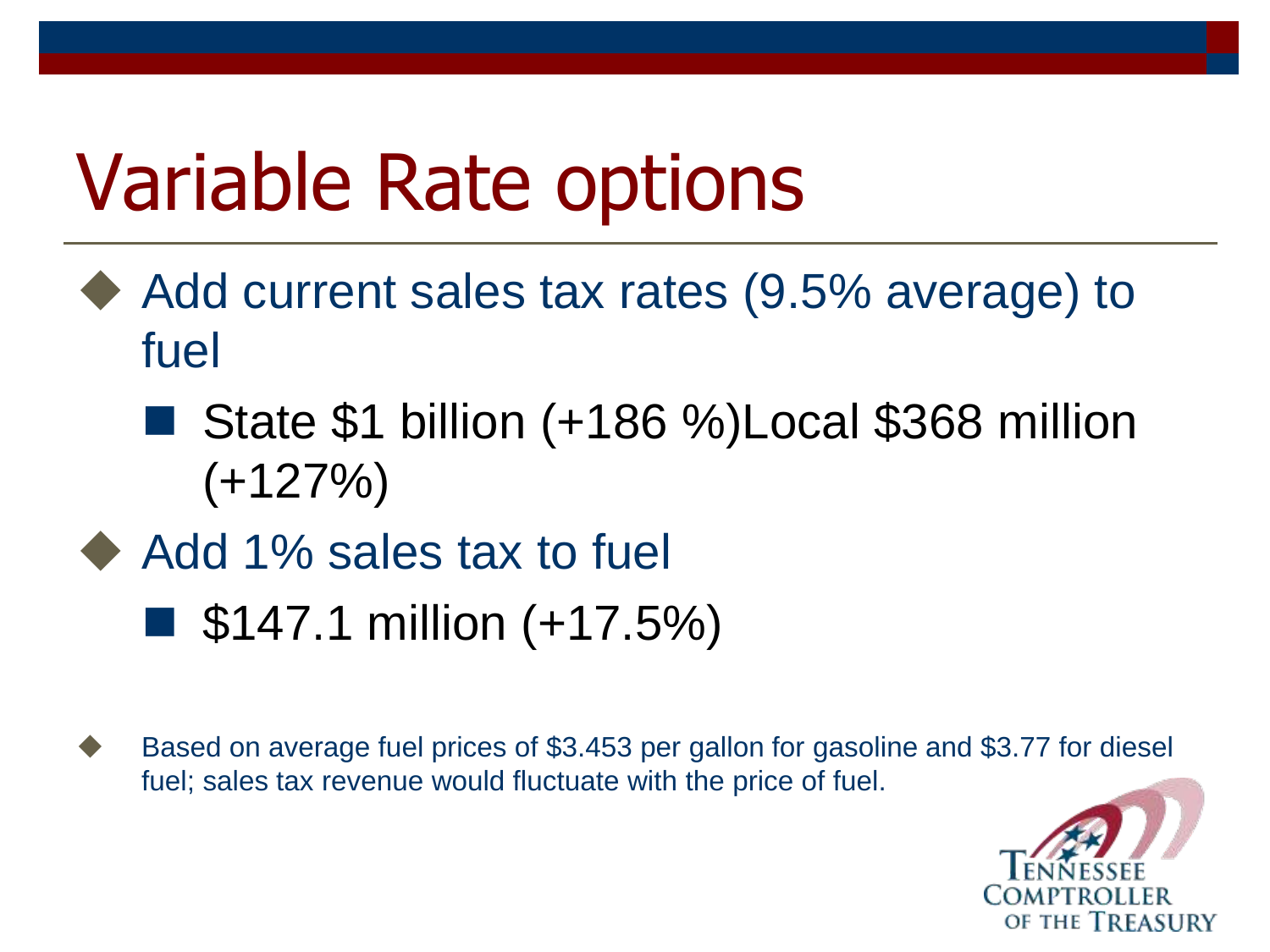# Vehicle Miles Traveled Tax

#### ◆ Strengths

- Enhances the "user pays" principle tax based on miles driven, not fuel used
- Can use to address other policy goals such as reducing traffic congestion and vehicle pavement damage
- More feasible administratively with new technology

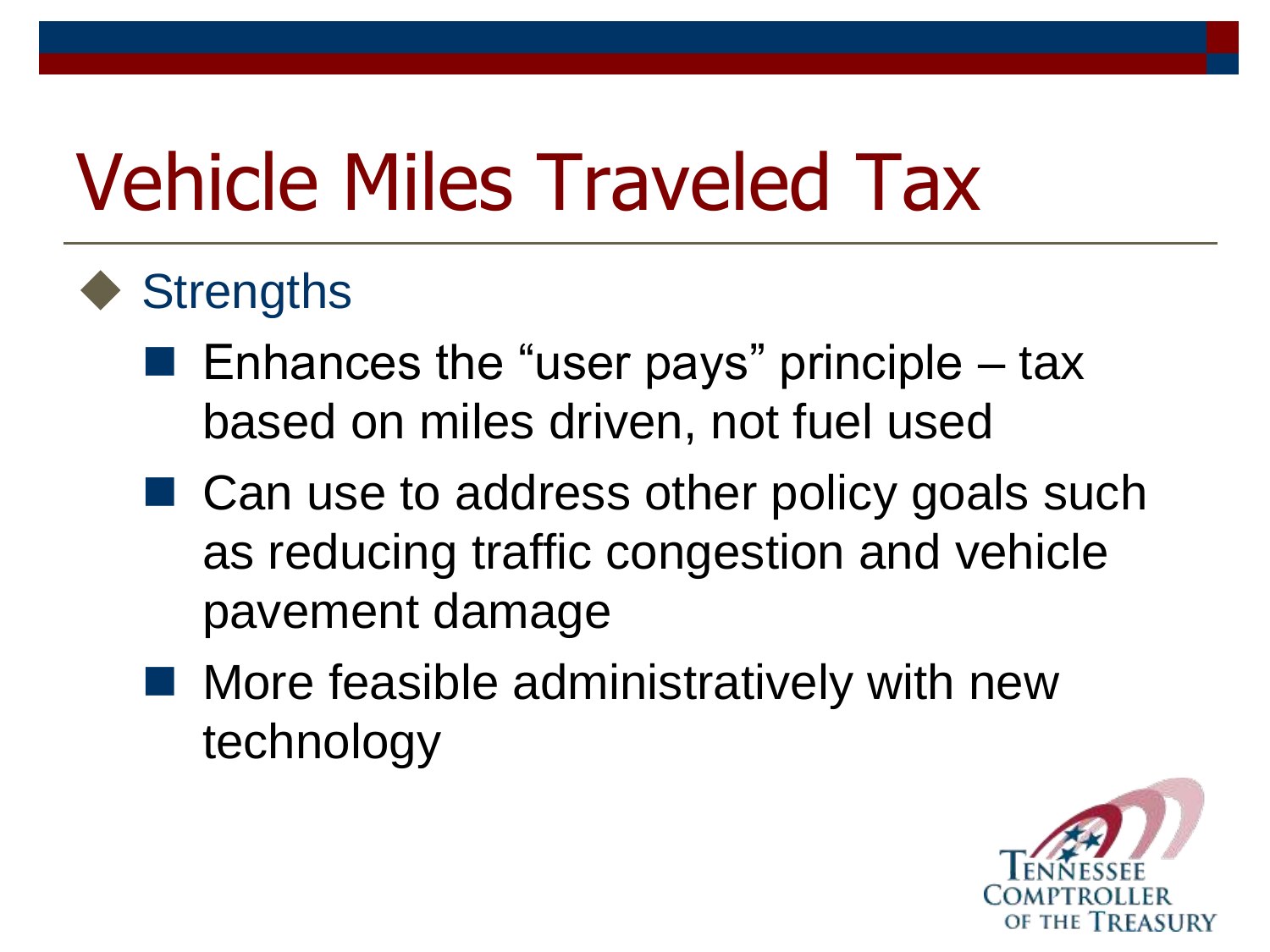## Vehicle Miles Traveled Tax

#### **Concerns**

- **Public acceptance low**
- Concerns with privacy protection
- **Increased administrative costs**
- $\blacksquare$  How to account for non-resident driving

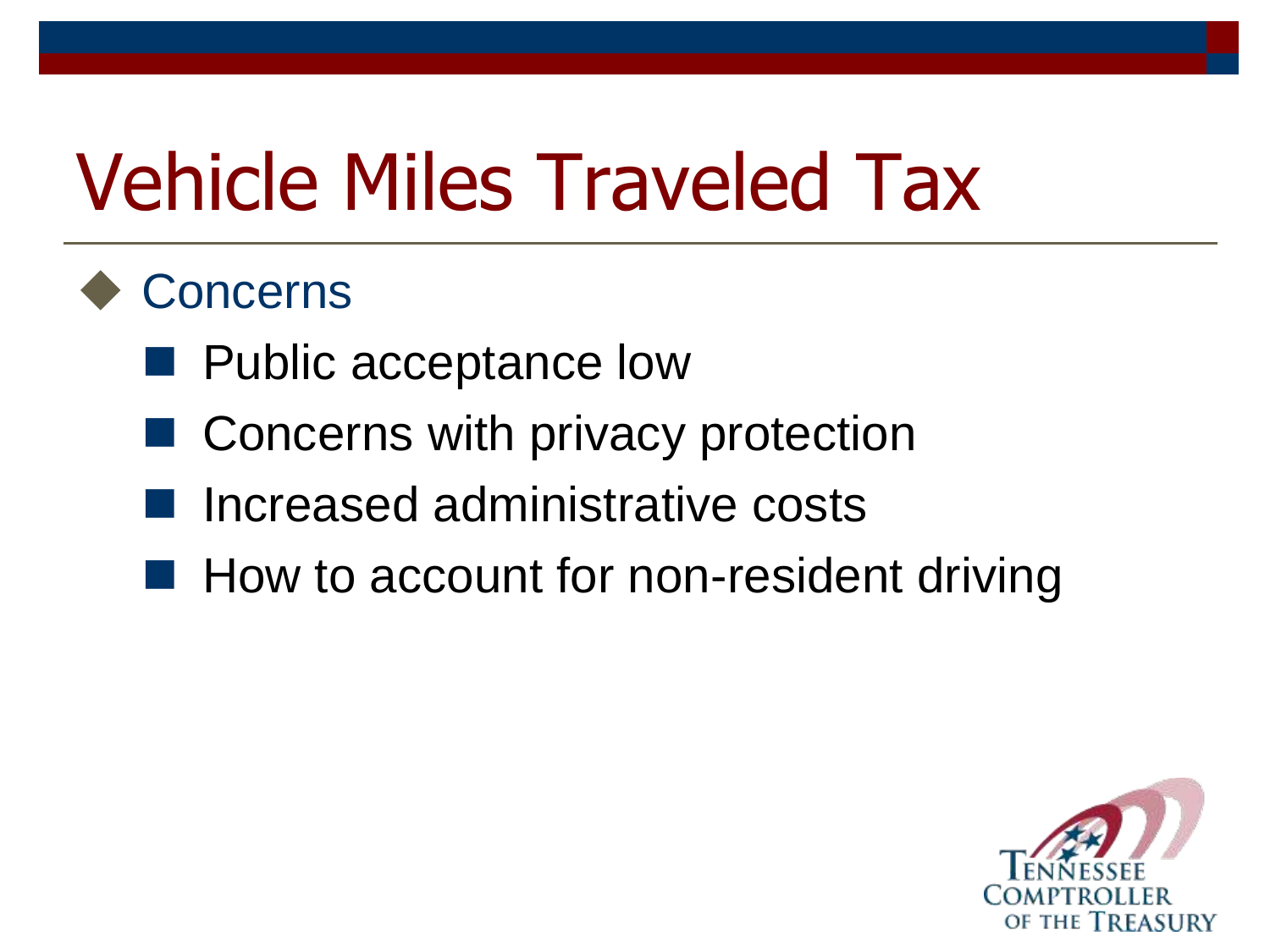### Debt Financing

◆ Requires a commitment of dedicated recurring funds to repay any debt issued